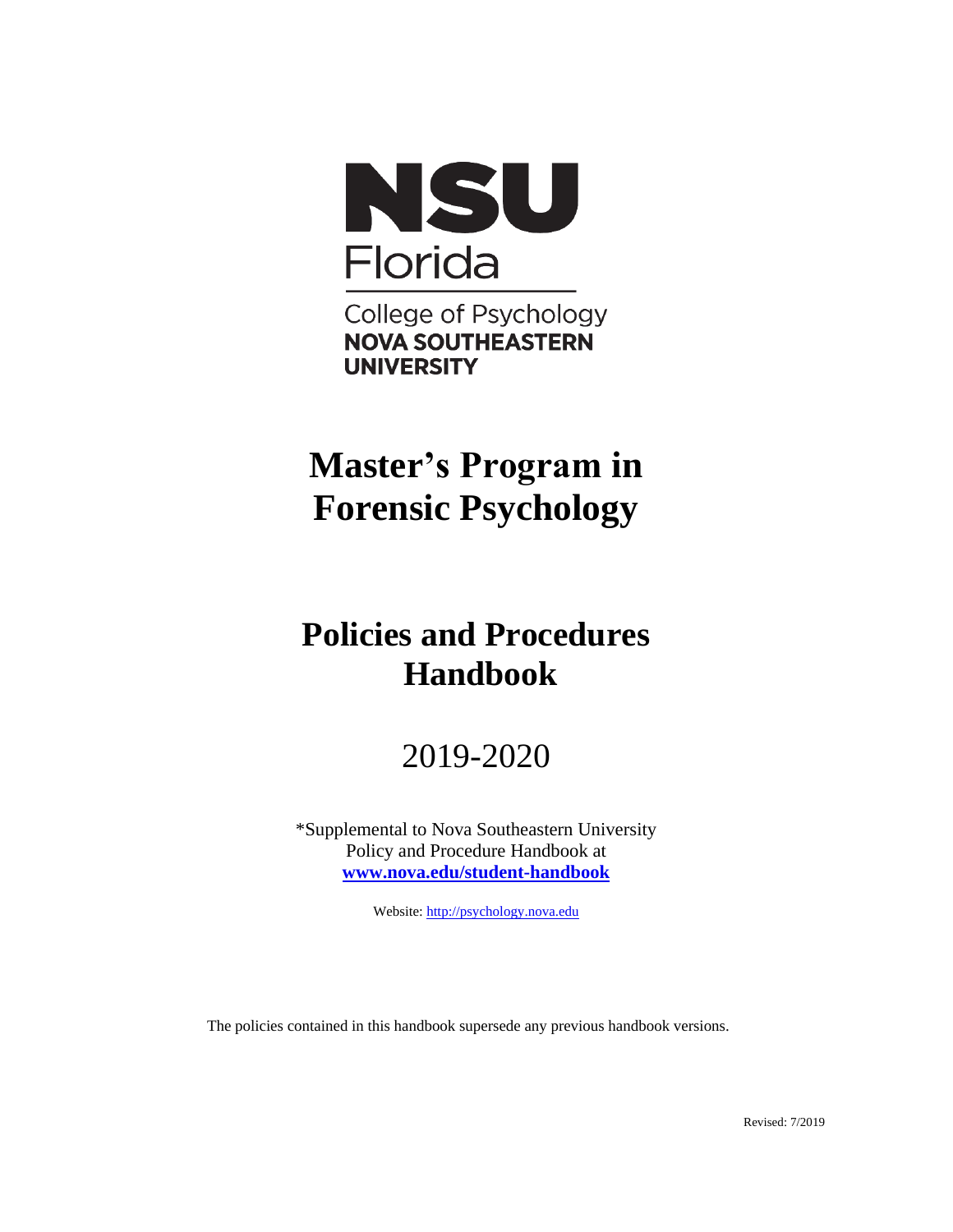# **TABLE OF CONTENTS**

| Academic Regulations and Information <b>maturity and accommodance of the Contract of Academic Regulations and Information</b> |  |
|-------------------------------------------------------------------------------------------------------------------------------|--|
|                                                                                                                               |  |
|                                                                                                                               |  |
|                                                                                                                               |  |
|                                                                                                                               |  |
|                                                                                                                               |  |
|                                                                                                                               |  |
|                                                                                                                               |  |
|                                                                                                                               |  |
|                                                                                                                               |  |
|                                                                                                                               |  |
|                                                                                                                               |  |
|                                                                                                                               |  |
|                                                                                                                               |  |
|                                                                                                                               |  |
|                                                                                                                               |  |
|                                                                                                                               |  |
|                                                                                                                               |  |
|                                                                                                                               |  |
|                                                                                                                               |  |
|                                                                                                                               |  |
|                                                                                                                               |  |
|                                                                                                                               |  |
|                                                                                                                               |  |
|                                                                                                                               |  |
|                                                                                                                               |  |
|                                                                                                                               |  |
|                                                                                                                               |  |
|                                                                                                                               |  |
|                                                                                                                               |  |
|                                                                                                                               |  |
|                                                                                                                               |  |
|                                                                                                                               |  |
|                                                                                                                               |  |
|                                                                                                                               |  |
|                                                                                                                               |  |
|                                                                                                                               |  |
| Protection of Human Subjects in Research/                                                                                     |  |
|                                                                                                                               |  |
|                                                                                                                               |  |
|                                                                                                                               |  |
|                                                                                                                               |  |
|                                                                                                                               |  |
|                                                                                                                               |  |
|                                                                                                                               |  |
|                                                                                                                               |  |
|                                                                                                                               |  |
|                                                                                                                               |  |
|                                                                                                                               |  |
|                                                                                                                               |  |
|                                                                                                                               |  |
|                                                                                                                               |  |
|                                                                                                                               |  |
|                                                                                                                               |  |
|                                                                                                                               |  |
|                                                                                                                               |  |
|                                                                                                                               |  |
|                                                                                                                               |  |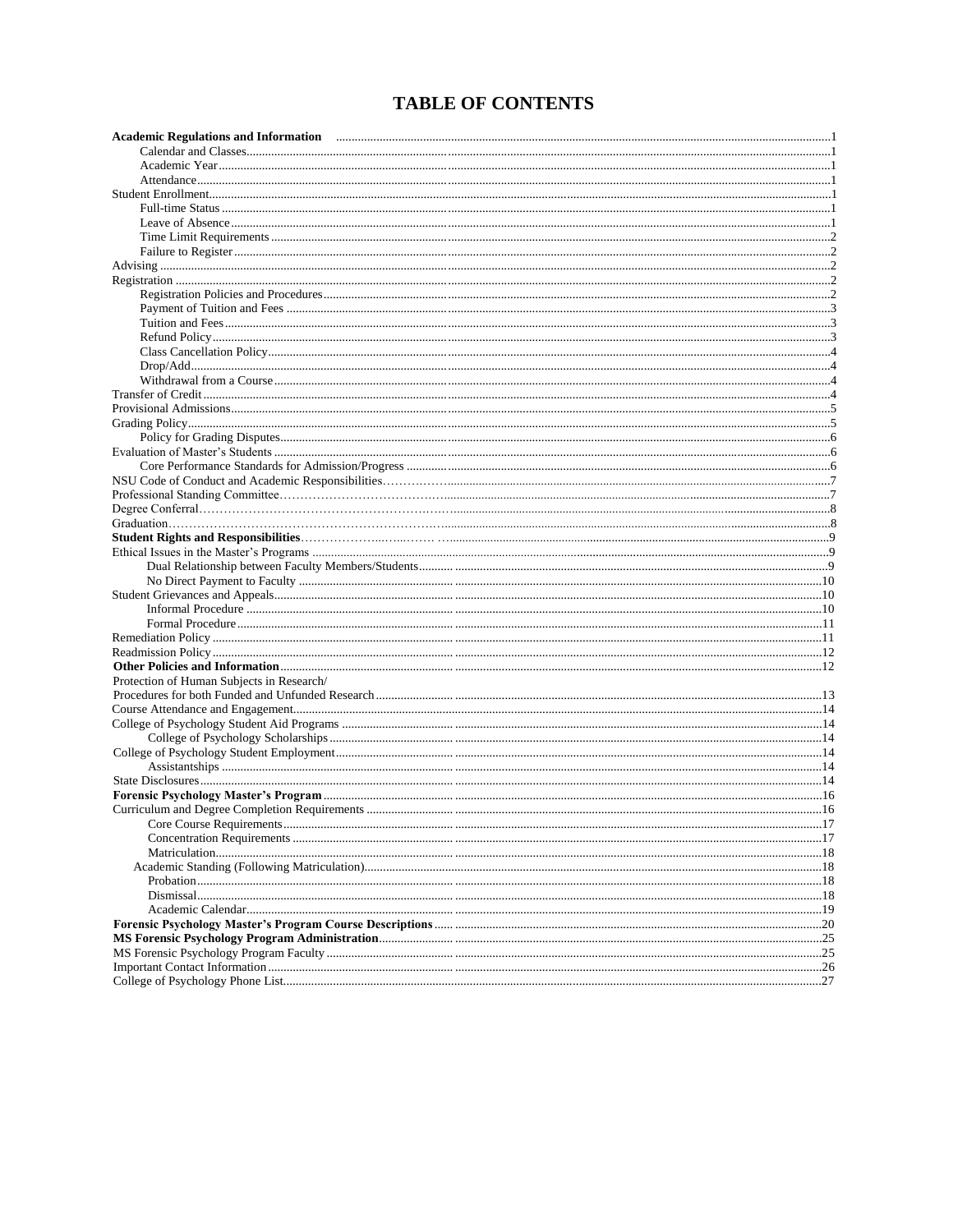# **ACADEMIC REGULATIONS AND INFORMATION**

# **CALENDAR AND CLASSES**

# **Academic Calendar**

The academic calendar can also be found on the college's website https://psychology.nova.edu/students/current-students.html for the most updated information.

# **Academic Year**

The academic year for students is divided into three 15-week semesters. Students are expected to register for classes at the designated time in accordance with procedures outlined in this text and in program literature unless they have an approved leave of absence (see section below on Student Enrollment).

Students are responsible for accessing and reviewing the academic calendar. Please refer to the College of Psychology website at https://psychology.nova.edu/students/current-students.html for the most updated information.

#### **Attendance**

Students are expected to attend all scheduled learning activities including classes, lectures, and seminars. Anticipated absences should be approved in advance with the instructor. Excessive absences may result in a lower grade at the instructor's discretion or may necessitate a withdrawal from the course.

# **STUDENT ENROLLMENT**

All degree-seeking students are considered full-time students when they register for two or more courses per semester. This requirement is independent of the number of transfer credits the student may receive.

In order to maintain an active student status, all students are to be in continuous registration until they receive their degree unless prior approval is received from the master's program office. **Failure to remain in continuous registration will be considered formal withdrawal from the program. Students who do not complete courses for two consecutive semesters will be considered not in continuous enrollment and will be reviewed by the program office.**

#### **Full-time Status**

Students are considered to be full-time if they complete six credit hours each semester. A student on financial aid considering completing less than the scheduled credit hours in any given semester should discuss this with the master's program office and the Office of Student Financial Services and Registration prior to the time of registration. It is the responsibility of the student to seek advisement of options available for completing the Master's Program.

#### **Leave of Absence**

A Leave of Absence (LOA) is a university-approved temporary period of time during which the student is not enrolled, but is not considered withdrawn from the university. A student may request a leave when a good cause can be demonstrated. A request for leave due to poor academic performance is not considered good cause.

Matriculated students (degree candidates) who must interrupt their studies for an adequate reason such as illness may be granted a leave of absence. Students must apply in writing for a leave of absence to the master's program office. If granted, the leave shall be for a stated period of time, not to exceed one year. Under normal circumstances students should apply for a leave of absence prior to registration for each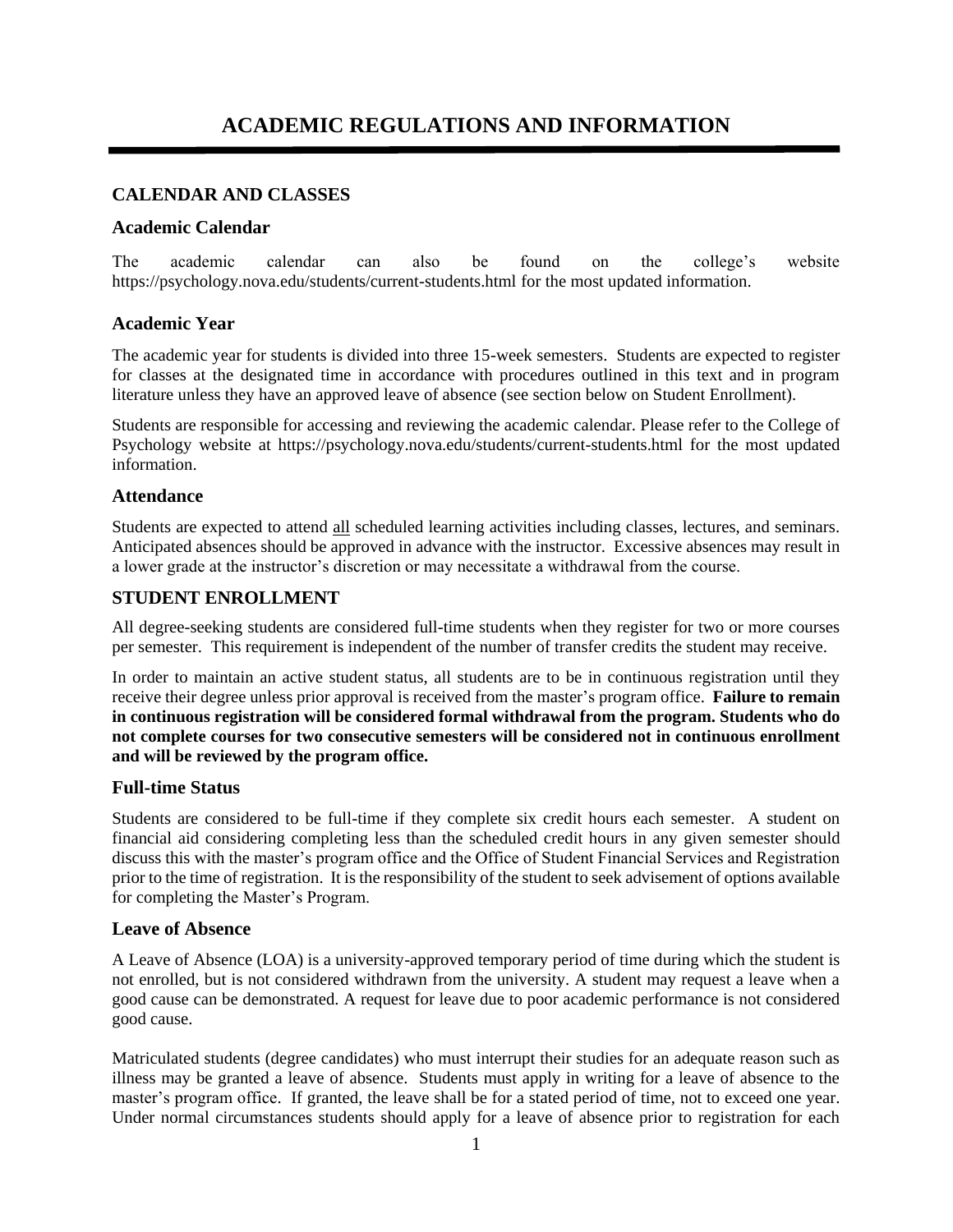semester. Time spent on an approved leave of absence is not charged against the five-year time limit requirement for completion of the program.

Students who interrupt their studies without a leave of absence or register in absentia will be assumed to have terminated their studies. Such students must make a formal application for readmission if they wish to continue the program at a later date.

Non-degree seeking students who must interrupt their studies for an adequate reason, such as illness, must inform the Master's Program Office.

# **Time Limit Requirements**

Students must complete their program within five years from the date of first enrollment. This means that students are expected to graduate with the master's degree within this time period. In the event that a matriculated student who has not completed all requirements within the five-year time limit, he or she must re-enroll in the master's program and:

- 1. Maintain full-time status (minimum six credits per semester).
- 2. Complete remaining degree requirements, which will include any course work that is more than five years old.

All other program, college, and university requirements will be in effect.

#### **Failure to Register**

Students who fail to register for a regular semester without a leave of absence are considered to have withdrawn from their program. Such students must make formal application and go through the entire admission process if they wish to reenter the program at a later date.

#### **ADVISING**

The college offers academic advisement to students. Advisers are accessible to students to assist with course planning and selections, development of a planned program of study, appraisal of their academic standing, review of university policies and procedures, respond to individual circumstances, etc. A formal orientation program will be available to all students to familiarize them with the academic program and requirements, registration procedures, library information, student rights and responsibilities, etc. Students may meet with an adviser regularly during registration or at any time upon request.

All matters pertaining to a student's record, schedule of classes, leaves of absences, etc. should be directed to the master's program administration on the main campus in Fort Lauderdale.

# **REGISTRATION**

All students are expected to be in continuous enrollment every semester until they receive their degree (see section on Student Enrollment). Arrangement with the Bursar's Office regarding payment of tuition and fees is part of the registration process and registration is a prerequisite to class attendance.

Non-degree seeking students who are not registered for two consecutive semesters will be withdrawn from graduate study.

#### **Registration Policies and Procedures**

Students register directly on the university system: [http://webstar.nova.edu.](http://webstar.nova.edu/)

All students must complete the Student Enrollment Agreement (SEA) form in order to register for classes. The SEA requires students to agree with NSU standards and policies regarding course registration and withdrawal, financial responsibility, a release of liability, and more. Students registering for courses will be prompted to complete the form as part of the registration process on Sharklink [\(https://sharklink.nova.edu/\)](https://sharklink.nova.edu/)) and WebSTAR [\(http://webstar.nova.edu\).](http://webstar.nova.edu)/)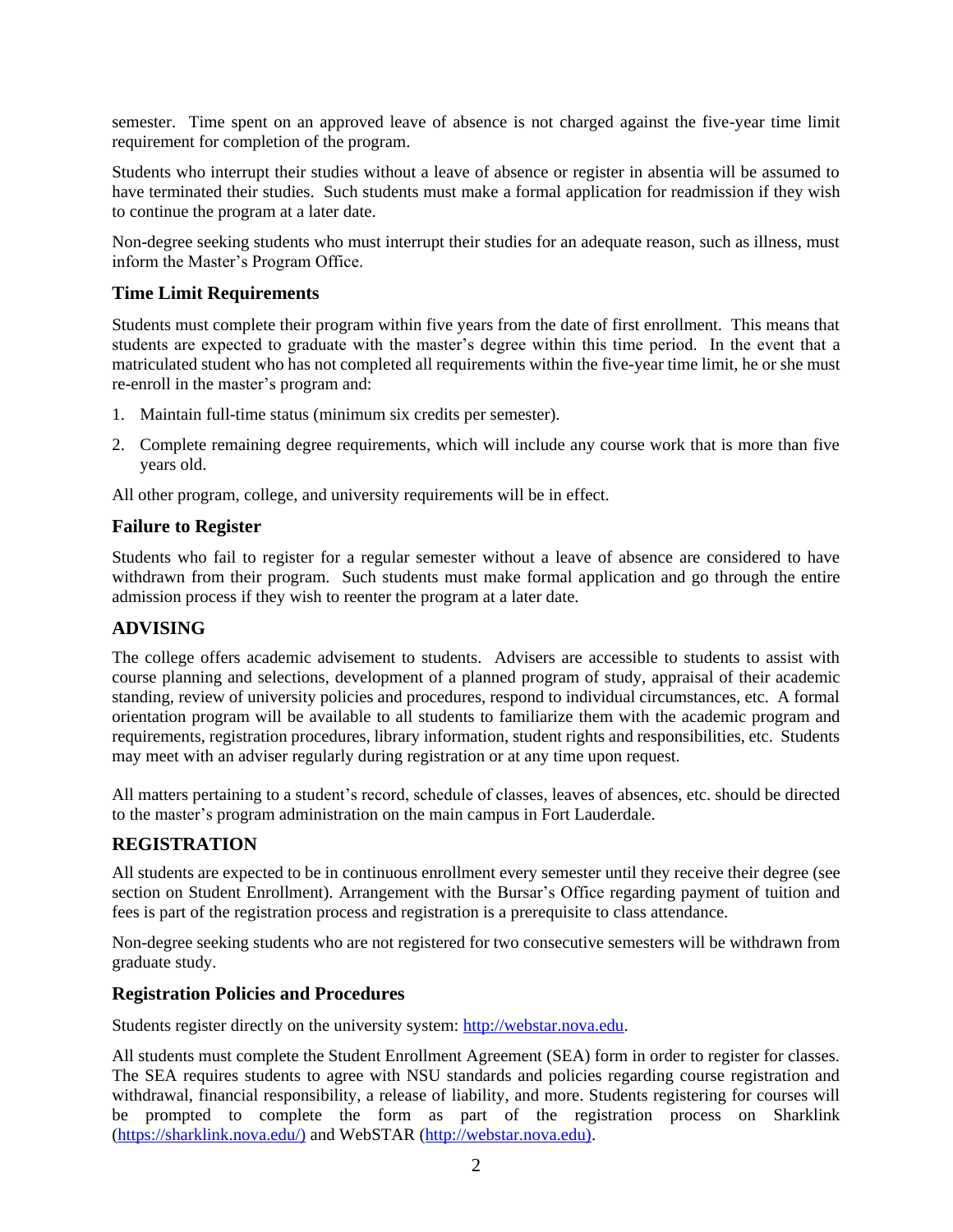# **Payment of Tuition and Fees**

Payment of tuition and fees is due within 30 days of the beginning of a particular semester. Students awarded financial aid will have fees/tuition deducted before receiving a refund.

Arrangement with the Bursar's Office regarding payment of tuition and fees is part of the registration process and **registration is a prerequisite to class attendance**.

## **Tuition and Fees**

Master's tuition for 2019–2020 will be charged at the rate of \$790 per credit hour. **(Students should anticipate an annual review of fees by the university and possible increases).** Students are expected to pay tuition in full at the time of registration. Students receiving financial aid must familiarize themselves with the requirements of that office with regard to payments and may defer payment only if they have been officially notified of an award. Once a loan check is disbursed, students will be responsible for making all appropriate payments.

| Tuition                         | \$790 per credit hour                                 |  |  |  |
|---------------------------------|-------------------------------------------------------|--|--|--|
| <b>Application Fee</b>          | \$ 50 (non-refundable)                                |  |  |  |
| <b>Registration Fee</b>         | \$ 30 per semester                                    |  |  |  |
| Late Payment Penalty            | \$100 per semester                                    |  |  |  |
| <b>Student Service Fee</b>      | \$500 per semester (4 or more credits)                |  |  |  |
|                                 | \$250 per semester (under 4 credits)                  |  |  |  |
| <b>Textbooks</b>                | \$ 80-200 per course (approximate cost)               |  |  |  |
| Degree Application Fee          | \$100                                                 |  |  |  |
| <b>Transcript Fee</b>           | \$ 10 per transcript                                  |  |  |  |
| <b>Student Health Insurance</b> | \$959 for August 1, 2019 thru December 31, 2019;      |  |  |  |
|                                 | \$1336 for January 1, 2020 thru July 31, 2020; \$2295 |  |  |  |
|                                 | total amount charged for August 1, 2019 thru July 31, |  |  |  |
|                                 | 2020 (fees subject to change)                         |  |  |  |
|                                 |                                                       |  |  |  |

The expenses outlined above are to be considered as very general estimates and may vary considerably depending on individual circumstances. Some courses may require additional fees for laboratory and/or equipment (e.g. calculator, testing materials) and supplemental course materials. Students are provided NSU Email accounts at no charge.Students will need to make arrangements for Internet access and pay the corresponding fee.

**\* Please note that all above fees are subject to change without notice.**

# **Refund Policy**

Any student in good standing enrolled in the **Forensic Psychology Program** wishing to withdraw from classes because of illness or some other satisfactory reason must contact the Master's Program Office immediately at 954-262-5757 or email: rschenck@nova.edu, (Regina Schenck)

Adjustment of tuition fees will be computed from the date on which the notice is received by the Program Office.

- (a) No part of the application fee or the registration fee will be refundable upon withdrawal.
- (b) The refundable percentage of total tuition (paid or due) will be computed as provided by the program Office.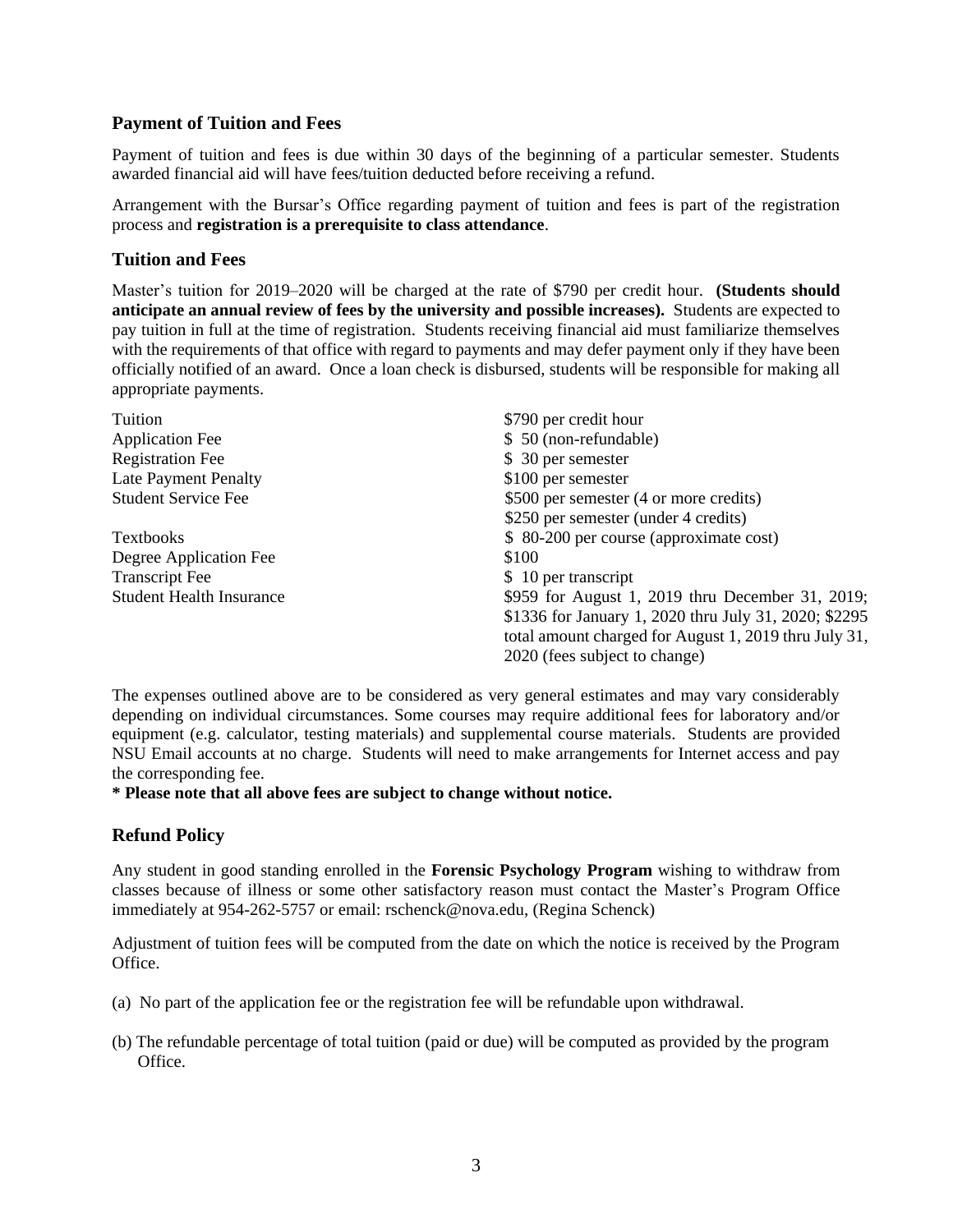# **Class Cancellation Policy**

The university reserves the right to cancel any class. If a class is cancelled and a replacement is not offered, then students will receive a full refund of tuition paid for the cancelled class. If the student registered for only one class, then the registration fee would be refunded as well.

# **Drop/Add**

The academic calendar outlines the dates and refund schedule for courses dropped or added. A course that is dropped within the time frame indicated on the academic calendar will not appear on the student's official transcript. Once a semester begins, Master's students must contact the program office to drop a course.

# **Withdrawal from a Course**

When the student withdraws from a course prior to the first class, the course is deleted from the student's record. A "W" grade is assigned when a student withdraws from a course after the last date indicated on the academic calendar to drop courses with a refund and prior to last published date to withdraw for the term. If the student fails to withdraw by the final published date to withdraw for the term, the student will be assigned a grade of "F." Withdrawal from a course may affect the student's financial aid status.

# **Transfer of Credit**

All transfer credit must be awarded during the student's **first academic year in the master's program**. Students requesting transfer of credit must submit a written request for transfer along with supporting documentation to the master's program office. Sufficient documentation is required to allow for evaluation by faculty committee and the Department Chair, including an official transcript from the institution where the course was taken and a course description as listed in the institution's catalog. Other documentation may be required, such as syllabi, course notes, or other material.

The number of transfer credits that will be credited towards graduation is six. Transfer of credits will be awarded when the course being evaluated meets all of the following criteria:

- 1. It is a graduate level course taken at an institution accredited as degree-granting by a recognized regional accrediting body for higher education at the time the course was completed. A graduate level course is defined as one that would be credited toward a master's degree at the institution where the course was taken. At minimum, this must be verified in the school's catalog or a letter from the chair of the department.
- 2. It is equivalent in content to a required course in the curriculum.
- 3. It was completed no longer than five years prior to the student's first enrollment in the program.
- 4. A grade of B or higher was received. A grade of P (Pass) or CR (Credit) or other such grades cannot be accepted as equivalent unless it can be officially verified as such.

It will be the responsibility of the student to satisfactorily demonstrate the equivalence of the course(s) proposed in order for credits to be awarded. Course work submitted from a foreign institution will be evaluated for equivalency in accordance with accreditation standards.

Courses completed at other institutions after the student has enrolled in the master's Program will be considered only if there has been prior approval by faculty committee and the Department Chair. Typically, such transfer credit is granted only under special circumstances. Transfer credits are not taken into account when computing the student's grade point average.

Federal Regulations require that veteran students MUST report all prior credit and training, and that the school MUST evaluate such and grant credit as appropriate, with training time and tuition reduced proportionately and with the VA and student so notified.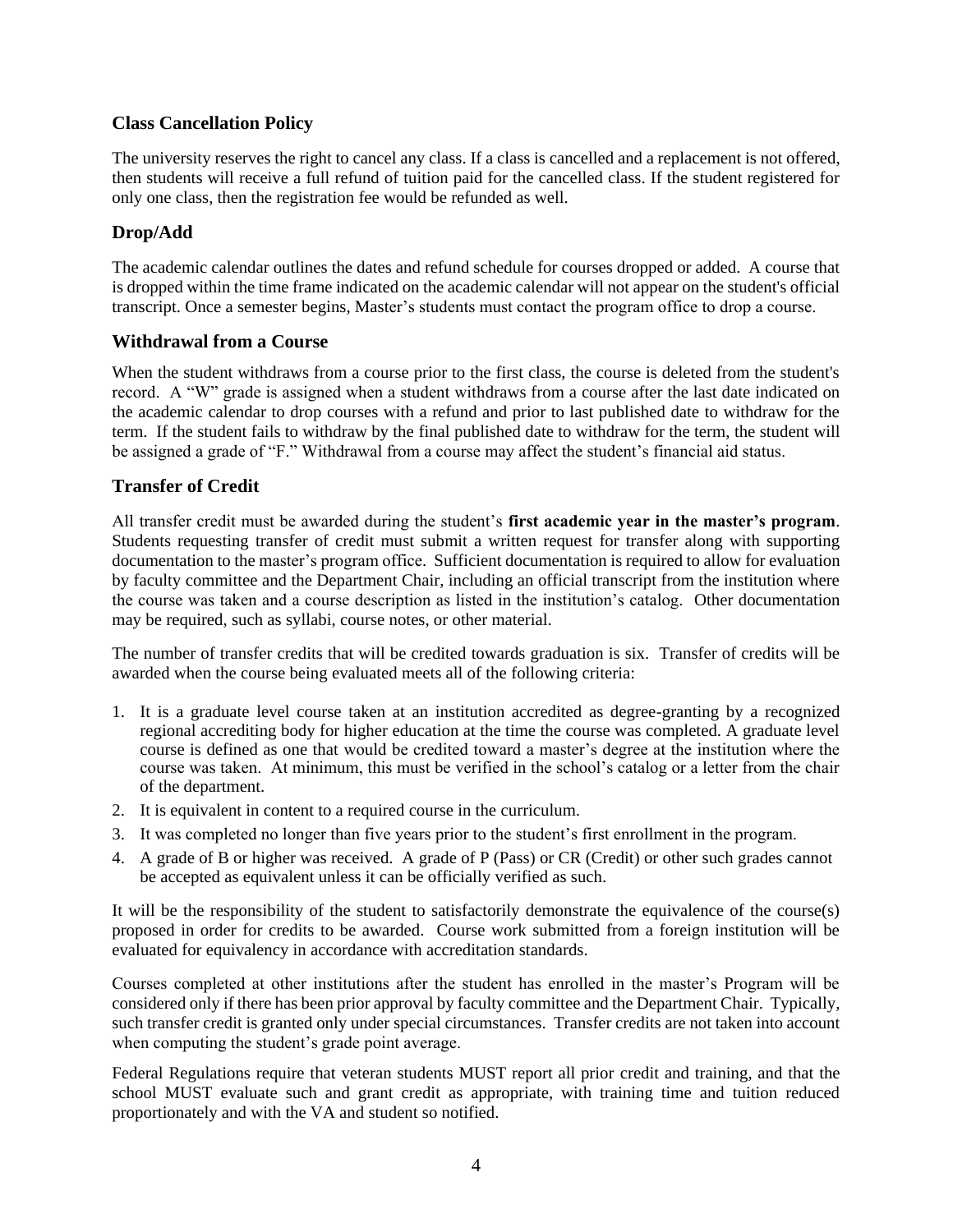Credits earned at Nova Southeastern University are transferable only at the discretion of the receiving school.

# **PROVISIONAL ADMISSIONS**

Students may be provisionally admitted to a degree-seeking program based on a review of unofficial transcripts or other specific program admission requirements. However, this admission includes a condition that final and official documents and requirements must be received within 90 calendar days from the start of the term. If these final and official documents and/or requirements are not received by that time, the student will not be allowed to continue class attendance. Financial aid will not be disbursed to a provisional/conditional student until he or she has been fully admitted as a regular student (all admission requirements have been approved by the college/program admissions office).

# **GRADING POLICY**

| Grade | Points or Percentage Earned | <b>Quality Points</b> |
|-------|-----------------------------|-----------------------|
| А     | 93-100                      | 4.00                  |
| A-    | 90-92                       | 3.75                  |
| $B+$  | 88-89                       | 3.50                  |
| B     | 83-87                       | 3.00                  |
| $B-$  | 80-82                       | 2.75                  |
| $C+$  | 78-79                       | 2.50                  |
| ⌒     | 73-77                       | 2.00                  |
| $C-$  | 70-72                       | 1.75                  |
| F     | Below 70                    | 0.00                  |

The following policies apply to all academic programs in the College of Psychology effective Fall 2017. All degree programs in the College of Psychology programs assign grades to coursework according to the following system:

In all courses, a letter grade will be assigned based on the individual instructor's assessment and evaluation of the student's work.

**Before the first class session, dropped courses will be deleted from a student's record**. A grade of W is assigned when a student withdraws from a course after the "last day to drop courses," indicated in the section on Withdrawal from Classes. A grade of W will appear on the student's official transcript and will be included in attempted credit hours. **Students failing to officially withdraw before the "last day to drop courses" will be subject to grading as described in the course syllabus.**

An "I" (Incomplete) indicates that the student has not completed the course requirements during the scheduled time and the instructor has given additional time to do so. An "I" grade is not routinely assigned in courses. An "I" grade is not assigned by faculty members when students fail to complete the course requirements. Students cannot be assigned an "I" to finish extra credit work.

A student must request an Incomplete from the instructor. If the instructor approves an Incomplete, a contract form is signed by the instructor and the student and submitted to the master's program office. The contract must specify the following:

- 1. The requirements to be completed by the student to remove the incomplete.
- 2. The time period within which the student must satisfy the incomplete. The time limit is to be specified by the instructor, but must not exceed **10** weeks from the end of the semester.
- 3. The grade that the student will receive if the incomplete is not satisfied by the conclusion of the specified time period.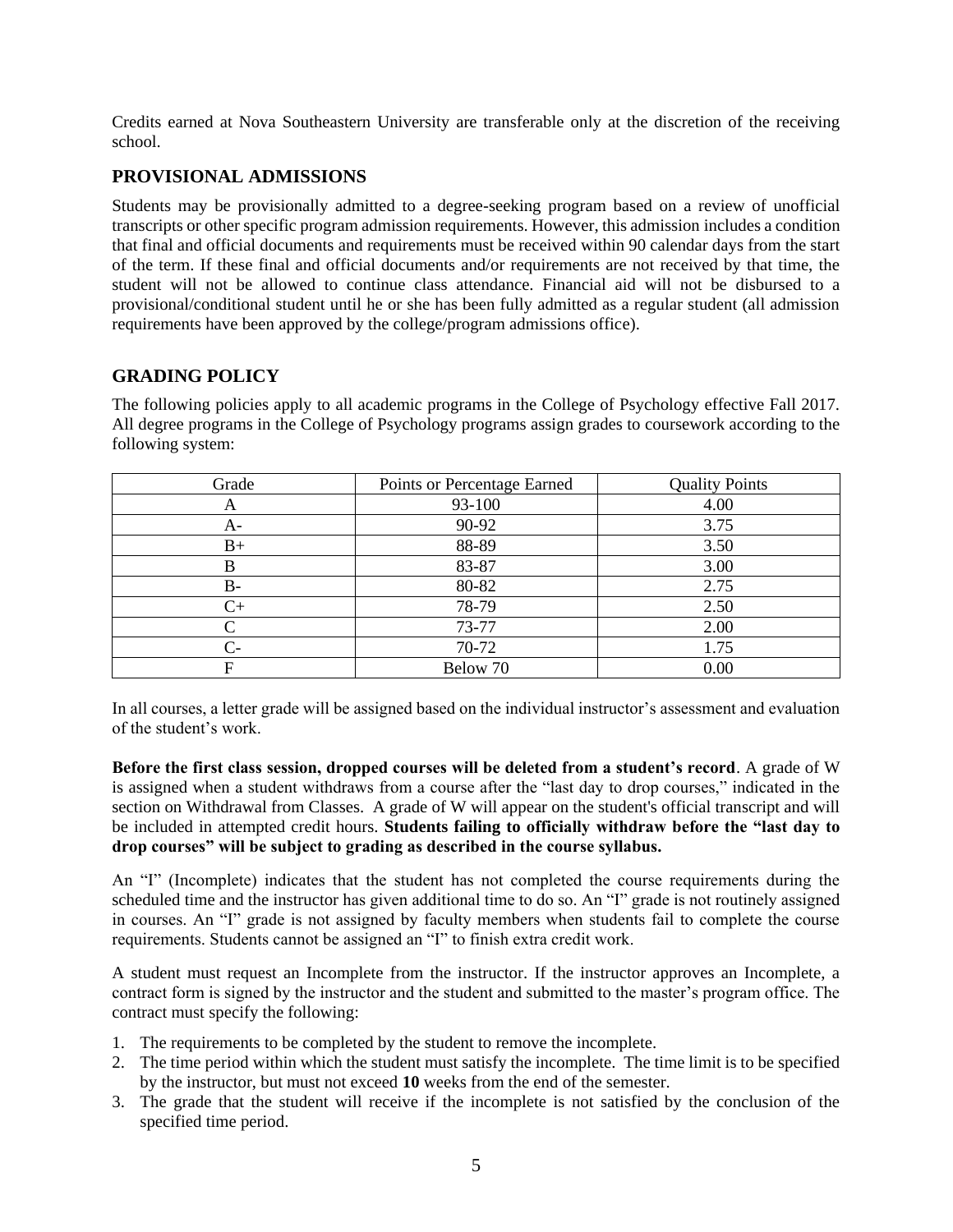Should the instructor choose not to assign an incomplete, the grade assigned will then be based upon the instructor's assessment of the quality and quantity of work completed. A student will not be permitted to register for a sequential course when a grade lower than a B- or an "I" (incomplete has been received in a prerequisite course.

# **Policy for Grading Disputes**

Grade disputes shall be limited to concerns about the method(s) (i.e. error in calculation of grades) by which grades are determined. A student seeking to dispute a decision regarding a course grade and/or other evaluation should seek solutions through the following administrative channels by entering at the appropriate level and proceeding in the order stated:

- a. Course Instructor/Supervisor
- b. Program Coordinator
- c. Department Chair

A student seeking to resolve a grade problem or dispute through the administrative channels cited above must initiate such action in writing within five business days (excluding official school holidays and weekends) from the date that the grade was recorded in WEBSTAR. The grade appeal should include a concise statement of the basis of the appeal and shall not exceed one (1) page. The student will then have five days from the time of notification of the decision at each level in order to proceed to the next level in the administrative channels cited above (i.e., if the student receives notification of an unfavorable decision by the course instructor/supervisor, the student must proceed with his/her appeal to the program administrator within five days of said notification). Where a student fails to either initiate this process or proceed through this process within the specified time frame, the student will be deemed to have waived his/her right to dispute the grade in question.

In the case of a grade dispute or other appeals relating directly to a student's academic performance, an administrator may not substitute his/her judgment for the performance appraisal of the faculty member rendering the grade or assessing the students' work.

# **EVALUATION OF MASTER'S STUDENTS**

# **Core Performance Standards for Admission and Progress**

The standards required for admission keep in mind the safety and well-being of clients whom its graduates will eventually serve in clinical situations. Candidates for the degree must possess with or without reasonable accommodation, multiple abilities and skills including intellectual, conceptual, integrative, and quantitative abilities; and intrapersonal, communication, behavioral, and personal attributes including empathy, emotional self-awareness, and emotional maturity.

Each student is evaluated on an ongoing basis while enrolled in the program, including during the practicum experience. In addition to course evaluations, matriculation and evaluation of readiness for practicum is coordinated by the Master's program office. The purpose of evaluation is to provide students with relevant feedback concerning their performance and to serve as a screening process in order to ensure high standards for the profession. Relevant information including practicum evaluations is coordinated through the program administration.

In addition to academic abilities and skills, students will be evaluated on an ongoing basis, including on the practicum experience, on intrapersonal, communication, behavioral, and personal attributes that are considered integral and necessary parts of professional functioning. Faculty will monitor these areas of functioning and may, identify problems in their students' functioning, provide constructive feedback to them, and require a remediation plan to address those difficulties.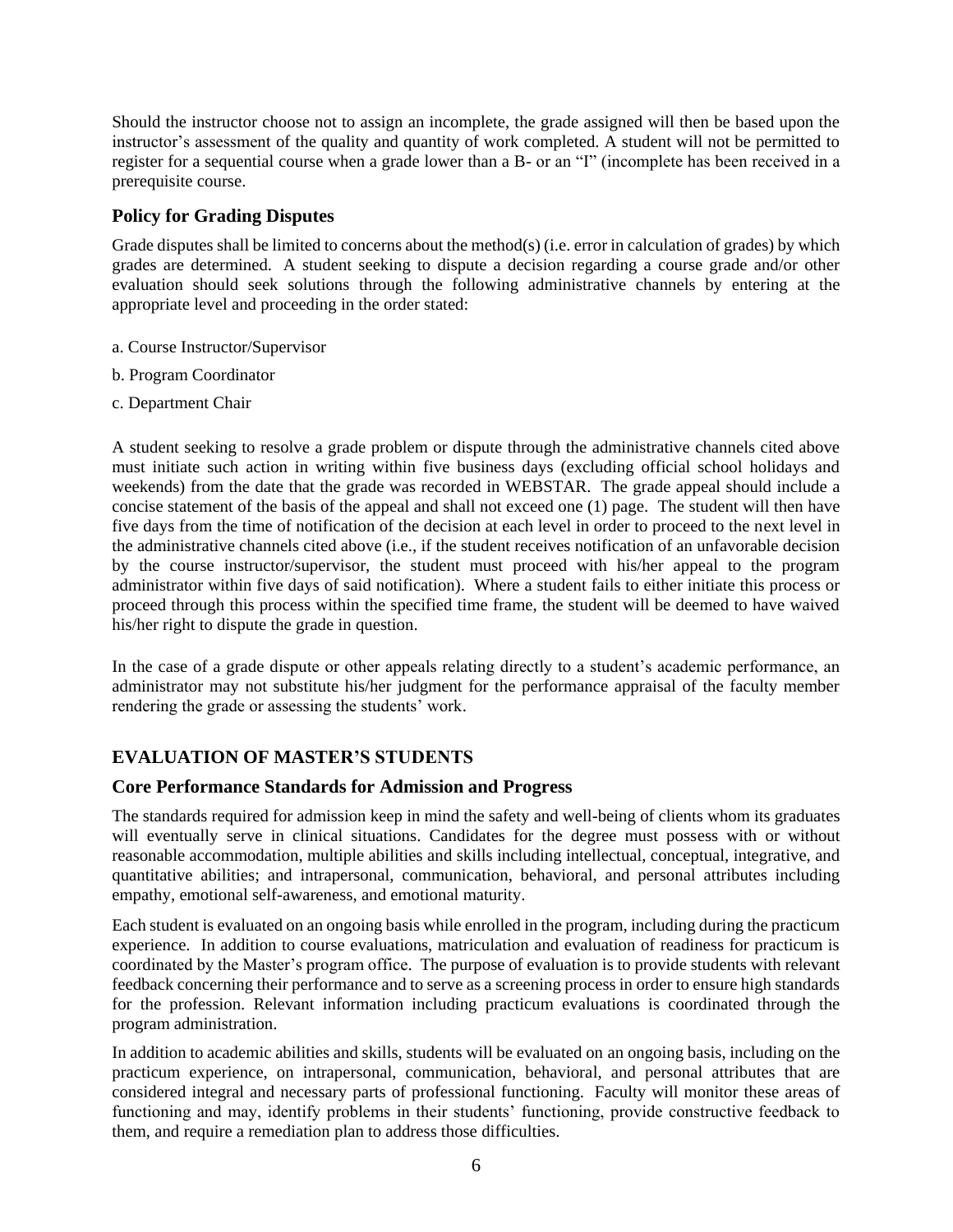While it is difficult to operationally define all characteristics associated with quality professionalism, students and faculty have targeted several observable behavioral categories that they consider to be an integral and necessary part of professional functioning. These broad areas include the following:

- 1. Academic Achievement
	- a. Academic standing as discussed in this handbook.
	- b. Ability to communicate orally and in writing.
	- c. Management of practicum experiences.
- 2. Responsible Behavior
	- a. Dependability in commitment (e.g., punctuality in attending classes, submitting papers and assignments, meeting with clients, etc.).
	- b. Accepts responsibility for own work.
	- c. Carries through and completes tasks.
	- d. Seeks needed guidance from appropriate sources.
- 3. Ethical Behavior
	- a. Abides by university requirements as outlined in this handbook and in other published university and center documents.
- 4. Intrapersonal Behavior
	- a. Displays mature and appropriate behavior.
	- b. Demonstrates ability to function independently.
	- c. Exhibits usual and customary judgment and discretion in both student and professional activities.
	- d. Presents a generally respectful and non-hostile attitude.
	- e. Participates in activities that are pursuant to professional development.
	- f. Develops intrinsic criteria to evaluate own performance.
- 5. Interpersonal Behavior
	- a. Cooperative with and respectful of others.
	- b. Ability to give, accept, and utilize constructive criticism.
	- c. Develops and maintains positive relationships with peers and faculty.
	- d. Develops satisfactory working relationships with supervisors and advisers.

# **NSU CODE OF STUDENT CONDUCT AND ACADEMIC RESPONSIBILITY**

#### **Purpose**

This code seeks to promote high standards of behavior and academic integrity by setting forth the responsibilities of students as members of the university community. Abiding by the code ensures a climate wherein all members of the university community can exercise their rights of membership. Please refer to the NSU Student Handbook for more details: [www.nova.edu/student-handbook](https://na01.safelinks.protection.outlook.com/?url=http%3A%2F%2Fwww.nova.edu%2Fstudent-handbook&data=02%7C01%7C%7Cb302b55babfc4787efa708d602b41e1e%7C2c2b2d312e3e4df1b571fb37c042ff1b%7C0%7C0%7C636699369947966932&sdata=6uvds0psFv2itl5CWci5jJ6Gc2om%2B2Xlsqu%2Bi29nww8%3D&reserved=0)

# **PROFESSIONAL STANDING COMMITTEE**

The Professional Standing Committee of the College of Psychology is appointed by the Dean and serves in a variety of capacities related to the review of student professional standing matters. The committee consists of faculty, concentration adviser, and other members as appointed by the Dean.

The committee may be asked to review alleged violations of the university Student Code of Conduct, including academic standards and ethical standards of the field. In addition, the committee may conduct reviews concerning emotional and behavioral problems serious enough to suggest interference with professional functioning (e.g., in relation to staff and faculty, other students in the program, and/or those in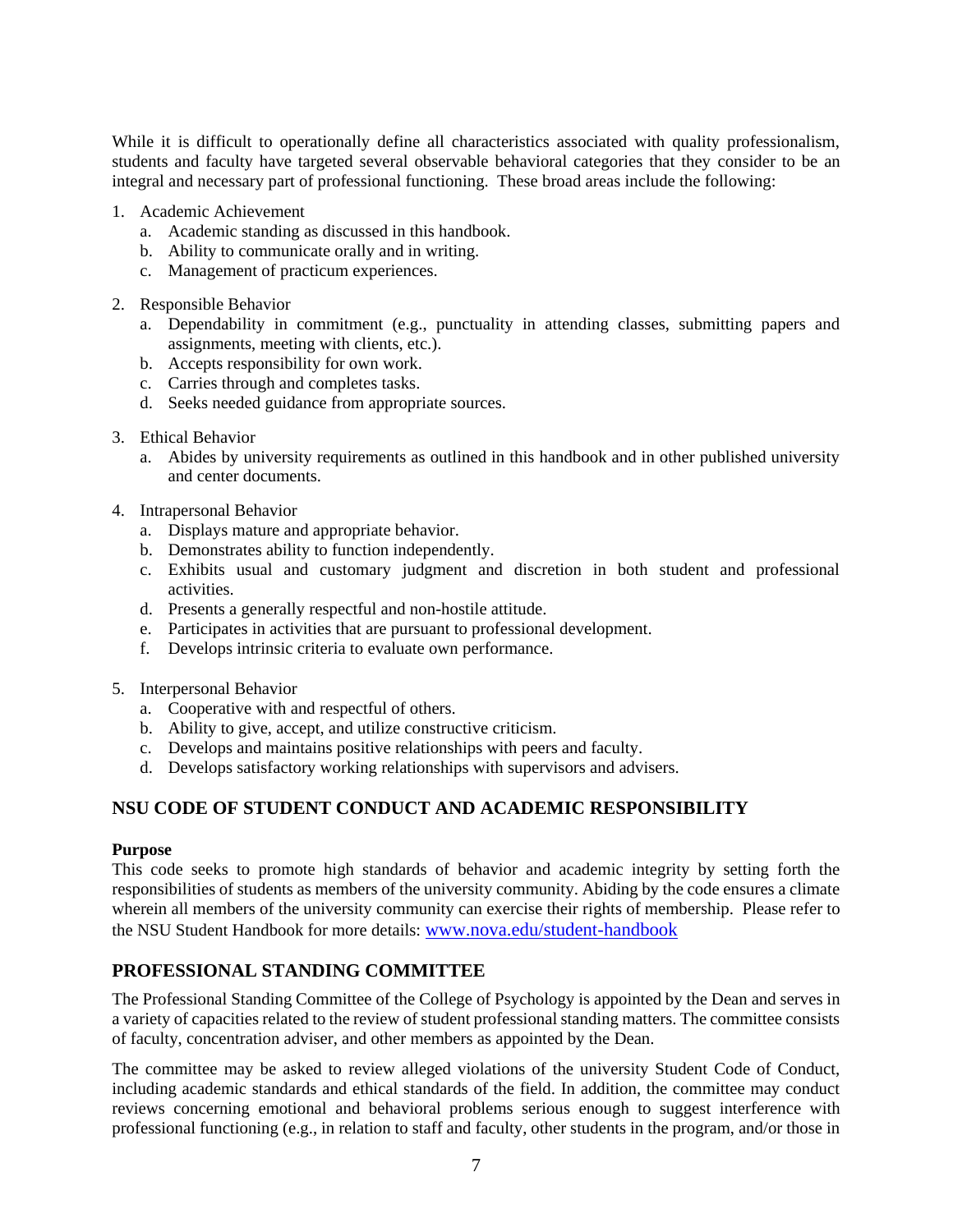practicum and internship sites), academic performance, or performance in a clinical practicum or internship setting.

The purpose of the committee's review and recommendations are not limited to disciplinary actions but may encompass efforts to remediate a deficiency or problems so that students can continue their education and function competently as professionals. Committee activities are designed to ensure a process by which all relevant facts can be determined, including providing the student with full opportunity to present important information. Actions the committee may recommend to the Dean could include, but are not limited to, remediation, referral, warning or sanctions up to suspension or termination.

In instances of complaints regarding violations of Student Conduct and Academic Responsibility, the Dean may charge the committee with conducting a formal investigation into the facts pertaining to allegations of misconduct. In such cases the committee will adhere to professional standing committee guidelines that ensure a timely and complete review of the facts. The process will ensure that the student and involved parties have the opportunity to present relevant information.

# **DEGREE CONFERRAL**

Students who have completed all requirements for the master's degree must submit an online application for degree. **Forms are available via the Office of the University Registrar's website**: **http://www.nova.edu/cwis/registrar/instructions.html**. A fee is required upon submission of the degree application form.

Degree applications require approval by the Office of the Dean, University Comptroller, Registrar, and Library. These offices verify that requirements are met and that the student's accounts, records, etc. are in good standing. Upon approval, the application is presented to the NSU Board of Trustees for conferral. Following the official conferral of the degree, which is noted on the transcript, a diploma is mailed to the student. Students are encouraged to submit their degree applications at least one month prior to the completion of their program.

# **GRADUATION**

Graduation exercises for Nova Southeastern University take place each summer. Eligibility to graduate is determined by having completed all requirements prior to the graduation date or by the end of the **summer** term. Students eligible to participate in graduation may contact the Office of the University Registrar for information about graduation ceremonies.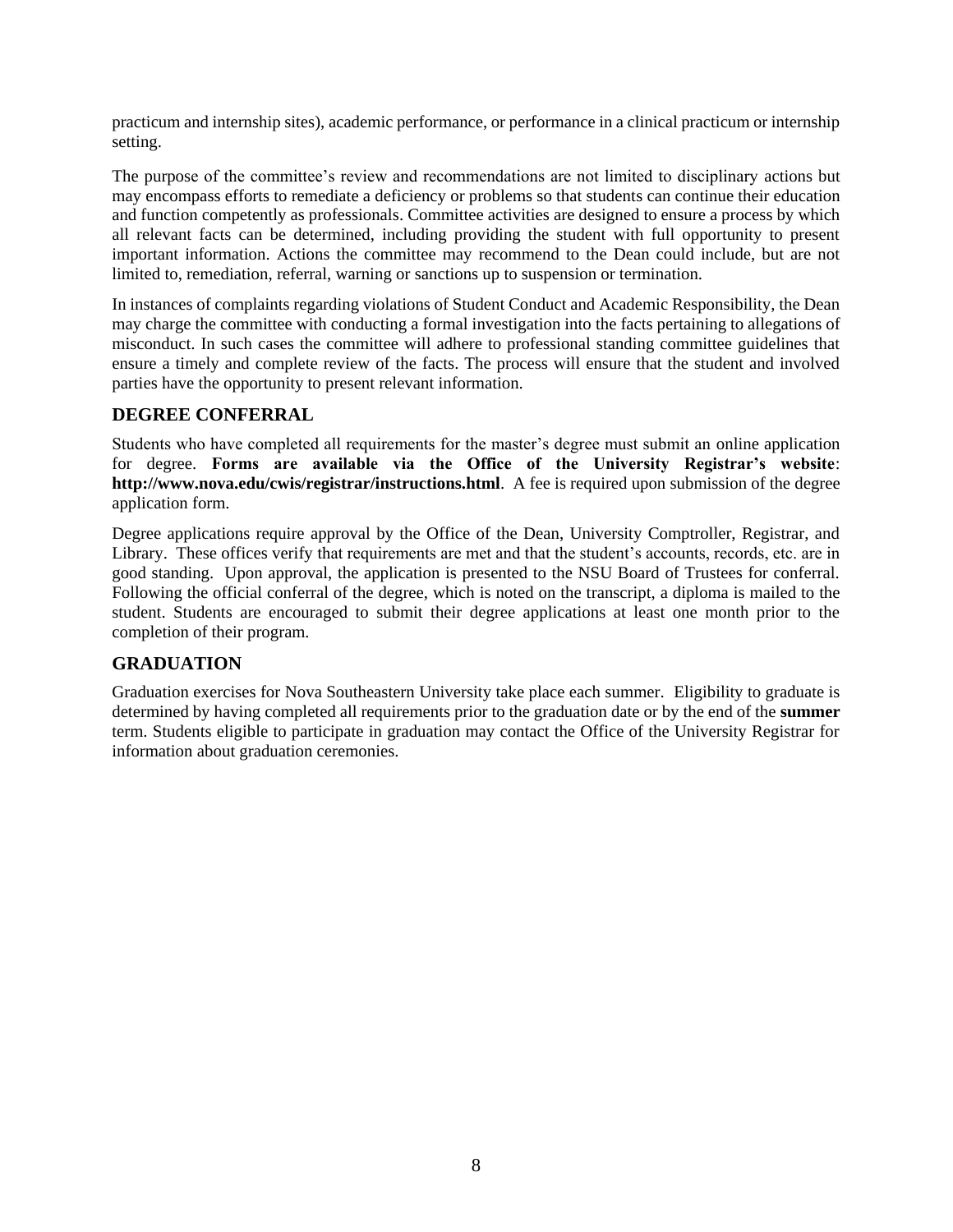# **STUDENT RIGHTS AND RESPONSIBILITIES**

# **ETHICAL ISSUES IN THE MASTER'S PROGRAMS**

In particular, attention is drawn to the following points, which are illustrative rather than exhaustive or comprehensive:

- 1. Students have an obligation to disclose if they have been convicted of a criminal offense, been found not guilty, or entered a plea of guilty or nolo contendere (no contest), regardless of adjudication. The disclosure obligation is a continuing one. All students must report to the College of Psychology any such arrest or conviction after the filing of the application for admissions or during the time that the student is enrolled at the college. The College of Psychology will consider new information submitted and, in appropriate circumstances, may change the status of an applicant or student. Students at application give permission to make any necessary inquiries and voluntarily and knowingly authorize any former school, government agency, employer, person, firm, corporation, its officers, employees and agents or any other person or entity making a written or oral request for such information.
- 2. No student should represent him/herself as being in possession of the master's degree, either orally or in writing, directly or by implication, until all formal requirements for the degree have been satisfactorily completed, and the NSU Board of Trustees has met and conferred the degree.
- 3. It is misleading and inappropriate to append "master's student", or some similar designation, after your name.
- 4. Any academic, professional, or personal difficulty which results in action being taken by the master's program regarding a student will be brought to the attention of a program administrator. Depending upon the particular type of difficulty identified, a number of processes are available to the program administrator.
- 5. Florida students in the mental health counseling program should familiarize themselves with Chapter 491, *Florida Statutes*, the Florida State Law for licensure as a Mental Health Counselor. Florida students in the school counseling program should familiarize themselves with the Florida Department of Education guidelines for certifying school counselors. Students from other states should familiarize themselves with the laws of their state.

# **Dual Relationships between Faculty Members and Students**

While in principle the APA policy of discouraging dual relationships is endorsed, recognition is given to the fact that, given the complexity and diversity of our functions, certain dual relationships between faculty members and students are bound to arise. Faculty members and students are therefore urged to be sensitive to and aware of the existence of dual relationships and to enter into these with full awareness of their implications.

Sexual relationships between a university faculty member or administrator and a student who are not married to each other or who do not have a preexisting analogous relationship are inappropriate whenever the university faculty member or administrator has a professional responsibility for the student in such matters as teaching a course or otherwise evaluating, supervising, or advising a student as part of a school program. Even when a university faculty member or administrator has no professional responsibility for a student, the university faculty member or administrator should be sensitive to the perceptions of other students that a student who has a sexual relationship with a professor may receive preferential treatment. A university faculty member or administrator who is closely related to a student by blood or marriage or who has a preexisting analogous relationship with a student should eschew roles involving a professional responsibility for the student whenever possible. Romantic or sexual relationships between a faculty member and a student then enrolled in the faculty member's class (including supervised student activities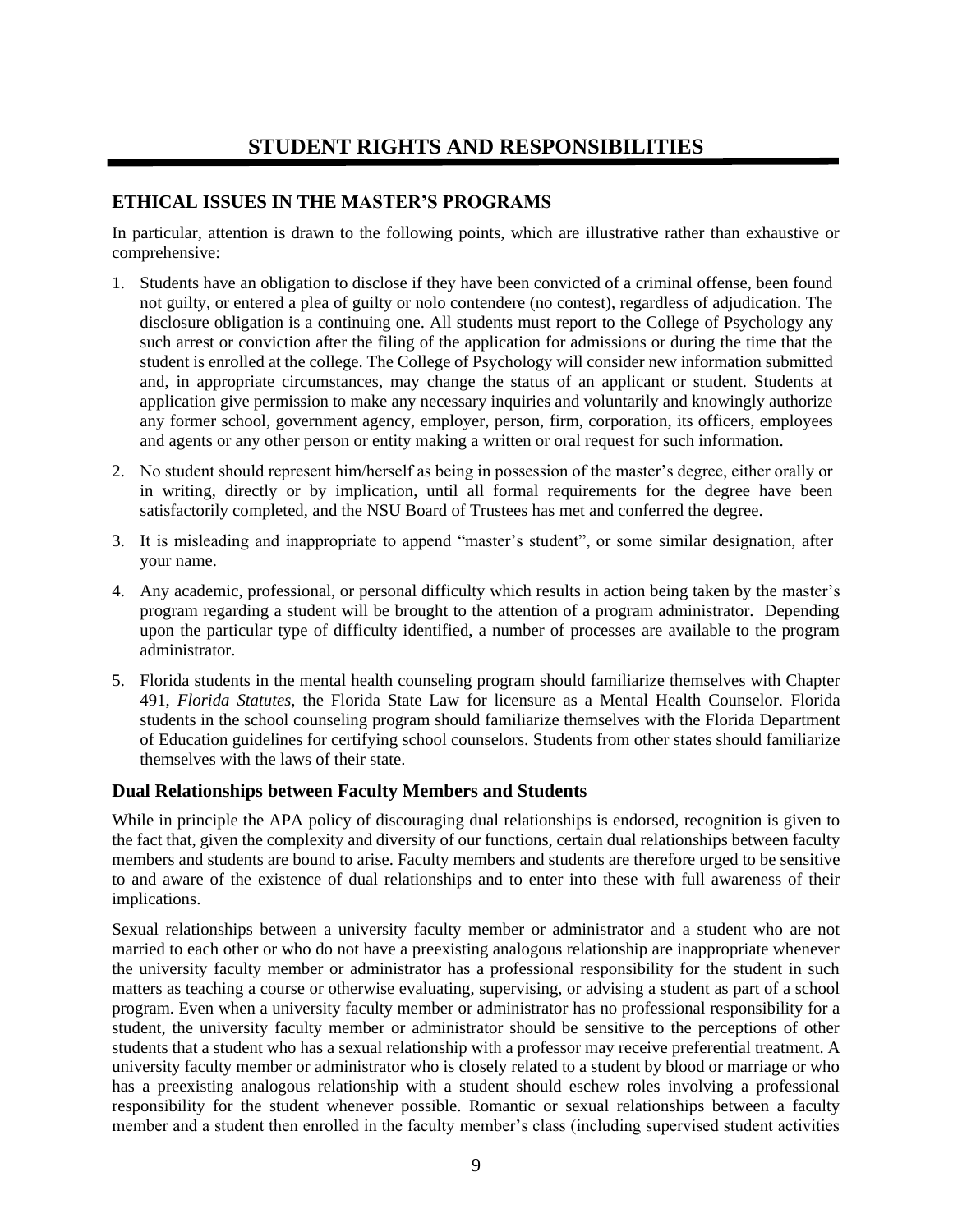for which academic credit is given) may be or appear to be coercive and are discouraged. Even when no coercion is present, such relationships create an appearance of impropriety and favoritism, which can impair the academic experience of all students in that class. It is, therefore, improper conduct for a faculty member to engage in a romantic or sexual relationship with a student enrolled in the faculty member's class.

At Nova Southeastern University, romantic and sexual relationships between a faculty member and a student are subject to the prohibition against sexual harassment.

It is specifically required that when either a faculty member or any agency, corporation, or program under the auspices of a faculty member employs a student, or whenever a student or any agency, corporation, or program under the auspices of a student employs a faculty member, both parties shall document the existence of this dual relationship in a letter to the Dean of the College of Psychology. This documentation shall be retained in both the student's and the faculty member's permanent files. As necessary, an ad hoc committee shall be appointed to review any complaints that might arise as the result of dual employment relationships.

Further, no services provided by a faculty member or any agency, corporation, or program under the auspices of a faculty member shall result in academic credit being granted to a student unless the services are officially rendered as part of the recognized curriculum (e.g., practicum work, supervised university research, internship, or course work). Approval of such rendering of service must be in writing and approved by the Dean.

**The provision of psychological services by faculty to students is discouraged.** Extenuating circumstances may exist, such as when some unusual expertise is possessed by a faculty member or when a student was in treatment with a faculty member prior to becoming a student. In such cases, the Dean must approve the provision of psychological services to a student. Adjunct faculty members who expect no further instructional or supervisory relationship with a student may provide services without this reporting requirement.

# **No Direct Payment to Faculty**

Direct student payment to faculty for educational or professional services is not permissible. That is, no student is to make private arrangements to reimburse any faculty member for psychotherapy, tutoring, supervision, or other educational assistance. Students are encouraged to seek whatever educational help they need from faculty members and to seek professional services (such as psychotherapy) outside of the program.

# **STUDENT GRIEVANCES AND APPEALS**

The College of Psychology faculty and staff value professionalism, honesty, and ethical conduct in the handling of student concerns. At all times, matters are handled in the spirit of education and development. The purpose of the student grievance and appeals process is to allow for the orderly resolution of student grievances concerning a policy, procedure, or administrative action. At all times, the respect and protection of students is of utmost concern.

Evaluation of course work and assessment of competency resides within the expertise of faculty who are uniquely qualified by their training experience. Such evaluations and grades are not subject to student grievances and appeals under this section, unless there is an allegation of federally/state protected discrimination, but rather are subject only to appeal under the Policy for Grading Disputes where applicable.

# **Informal Procedure**

Before initiating a formal appeal, the student must first meet with the party against whom the complaint is being made and present supporting information in an attempt to resolve the matter informally. If this does not result in an acceptable resolution the student shall bring all academic matters to the attention of the Program Coordinator within 30 working days of its occurrence, where informal resolution will continue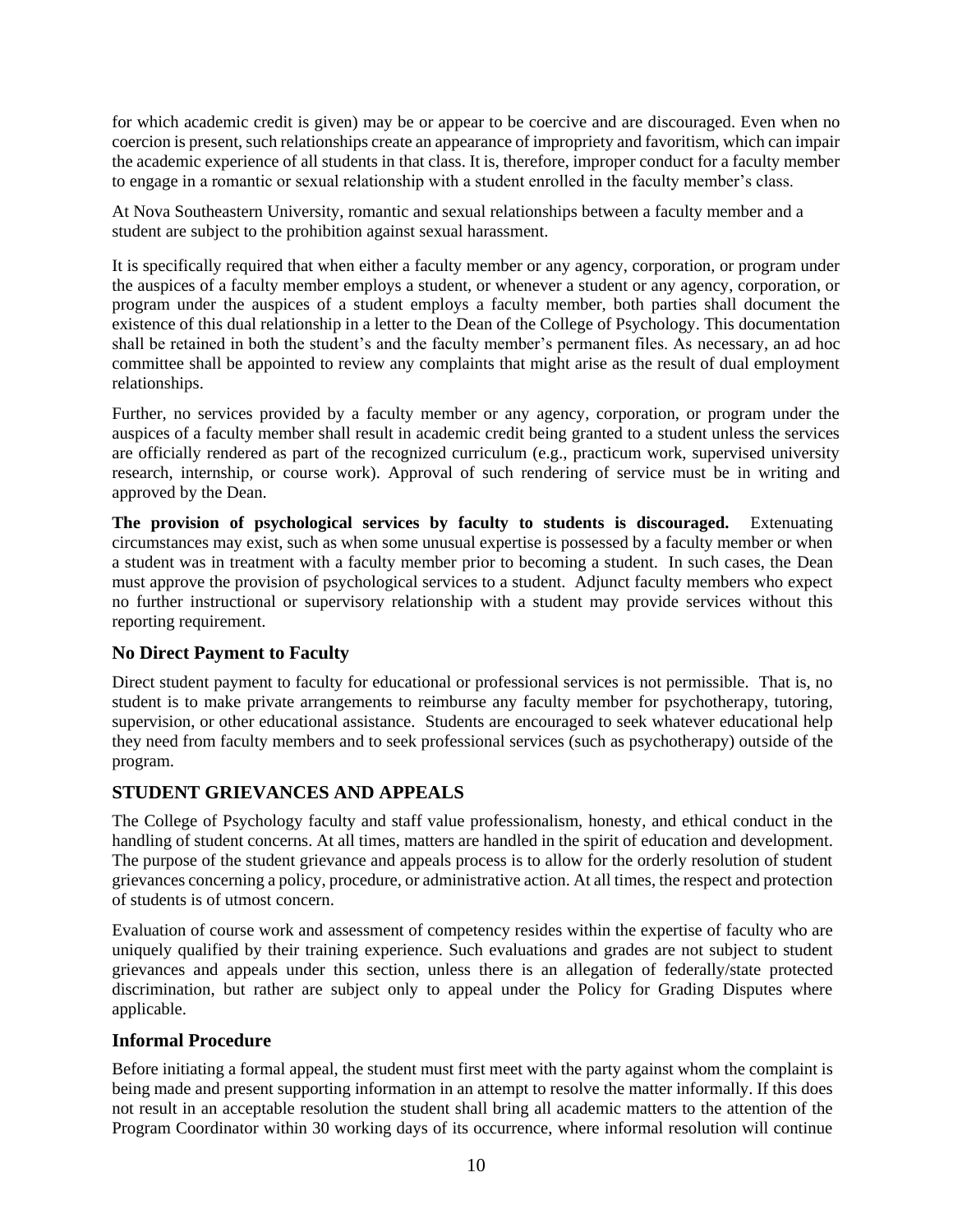in consultation with the Department Chair or Designee. Should the Department Chair or Designee find insufficient evidence or if this step fails to bring about an acceptable resolution, the student must next request intervention through the Dean of the College of Psychology within another 30 days.

# **Formal Procedure**

- 1. A student wishing to proceed with the grievance must file a written appeal with the Dean. This document should contain a concise statement of the particular manner of harm, along with all relevant facts and compelling supporting evidence.
- 2. Upon receipt of a written appeal, the Dean shall review the document to determine if the complaint warrants further review.
	- a. If the Dean decides that no further action should be taken, the appeal will be terminated and a brief written explanation will be submitted to the student.
	- b. If the Dean decides that a further review should occur, the appeal should be referred to the college's standing Appeals Committee. The committee will conduct a substantive review of all facts it deems pertinent to the appeal. The committee, at its discretion, may interview the student or any other pertinent person, which it judges has information relevant to the review. No persons may have legal counsel accompany them or appear in their behalf.
- 3. The Appeals Committee will file a written recommendation to the Dean with justification, including whether sufficient evidence exists to uphold or overturn the action being grieved. The Dean will notify the student of a determination in writing within a reasonable period following the filing of the appeal.
- 4. If the student has evidence that there have been any procedural irregularities within the appeals process, such irregularities must be presented in writing to the director within 5 days of the notification of determination. The Dean will review the document and notify the student of a decision. Should any irregularities have occurred, the director will return the appeal to the Appeals Committee for consideration consistent with the process described in this policies and procedures handbook.
- 5. Following a review of the committee's report, the Dean's decision shall be final. Students acknowledge upon their acceptance into this program that the above procedure provides for adequate review of university action by any other outside parties or jurisdictions. Further, the jurisdiction for all grievance issues related to policies, procedures, and/or administrative action shall be Broward County, Florida.

# **REMEDIATION POLICY**

A student receiving a grade of F in any course must repeat and successfully complete the course within one year (excluding leaves of absence). Both grades shall remain on the student's record and shall count toward the cumulative total of below B minus (B-) grades; however, only the higher of the two grades will be counted toward the student's grade point average.

Progress in the degree program requires that students maintain good course grades, academic standing, and professional functioning as outlined in academic standing policies, core performance standards for admission and progress, and criteria for evaluation of students as listed in this handbook.

Progress in the degree program requires that students maintain a cumulative grade point average (GPA) of 3.0 or better, and professional functioning as outlined in academic standing policies, core performance standards for admission and progress, and criteria for evaluation of students as listed in this handbook.

Students may be referred to the Professional Standing Committee for a review of areas needing remediation, for violations of the academic code of conduct, or other concerns about professional functioning in the program. The committee reserves the right to dismiss students from the program.

In the event students are unsuccessful with remediation, they will be referred to the college's professional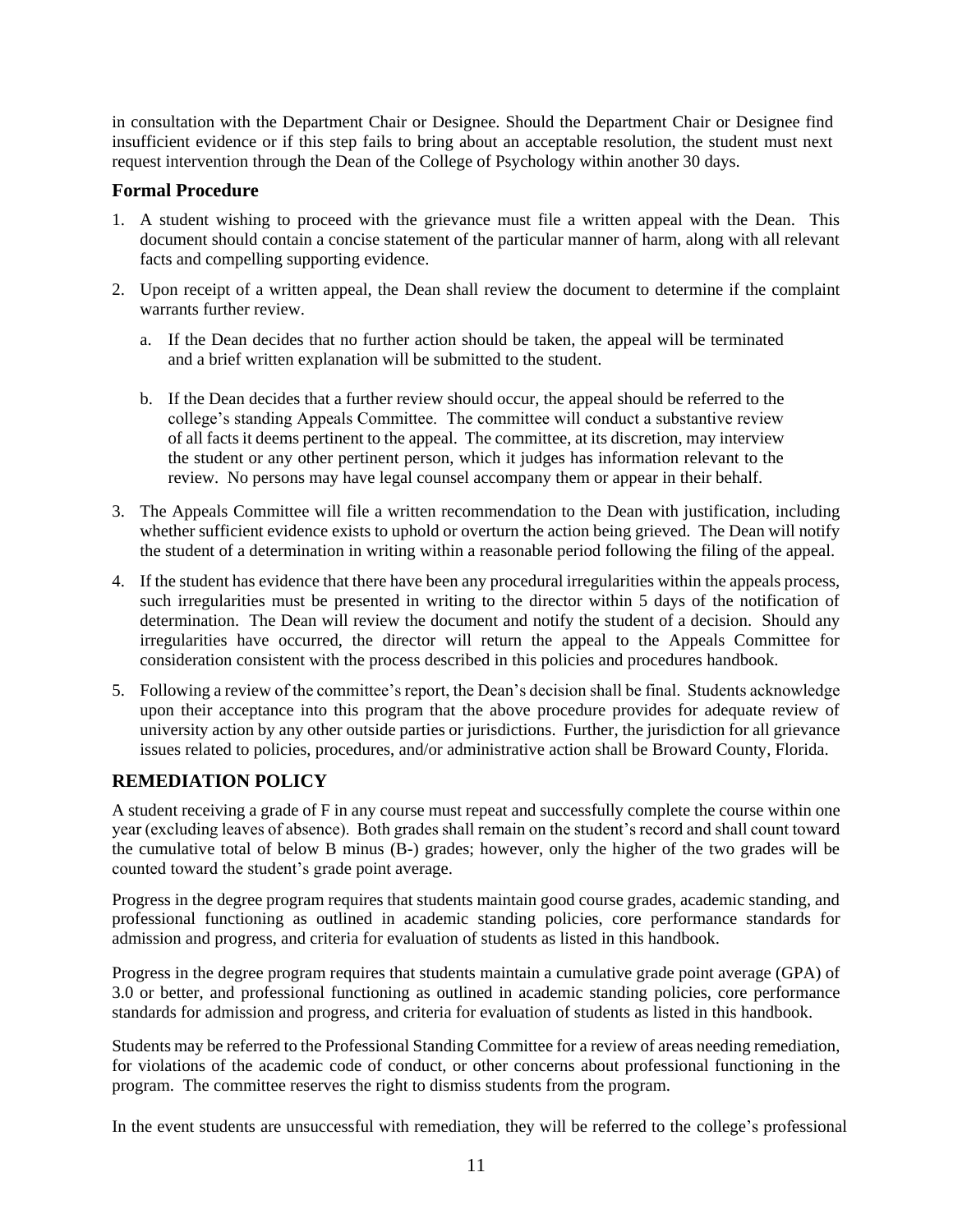standing committee for review. The committee reserves the right to dismiss students from the program.

A student will not be permitted to register for a sequential course when a grade of I, C, or F has been received in a prerequisite course.

# **READMISSION**

Students dismissed from the program may petition for readmission after one academic year. Applicants should supply documentation regarding remediation. Readmission petitions should be submitted to the College of Psychology Admissions Office. Students will have their records examined by the master's program admission committee. Upon approval, the student will be readmitted to the program in effect at that time. Only those courses, previously completed in the College of Psychology master's program within the past five years with grades of B or better and that are equivalent will be applied toward the master's degree.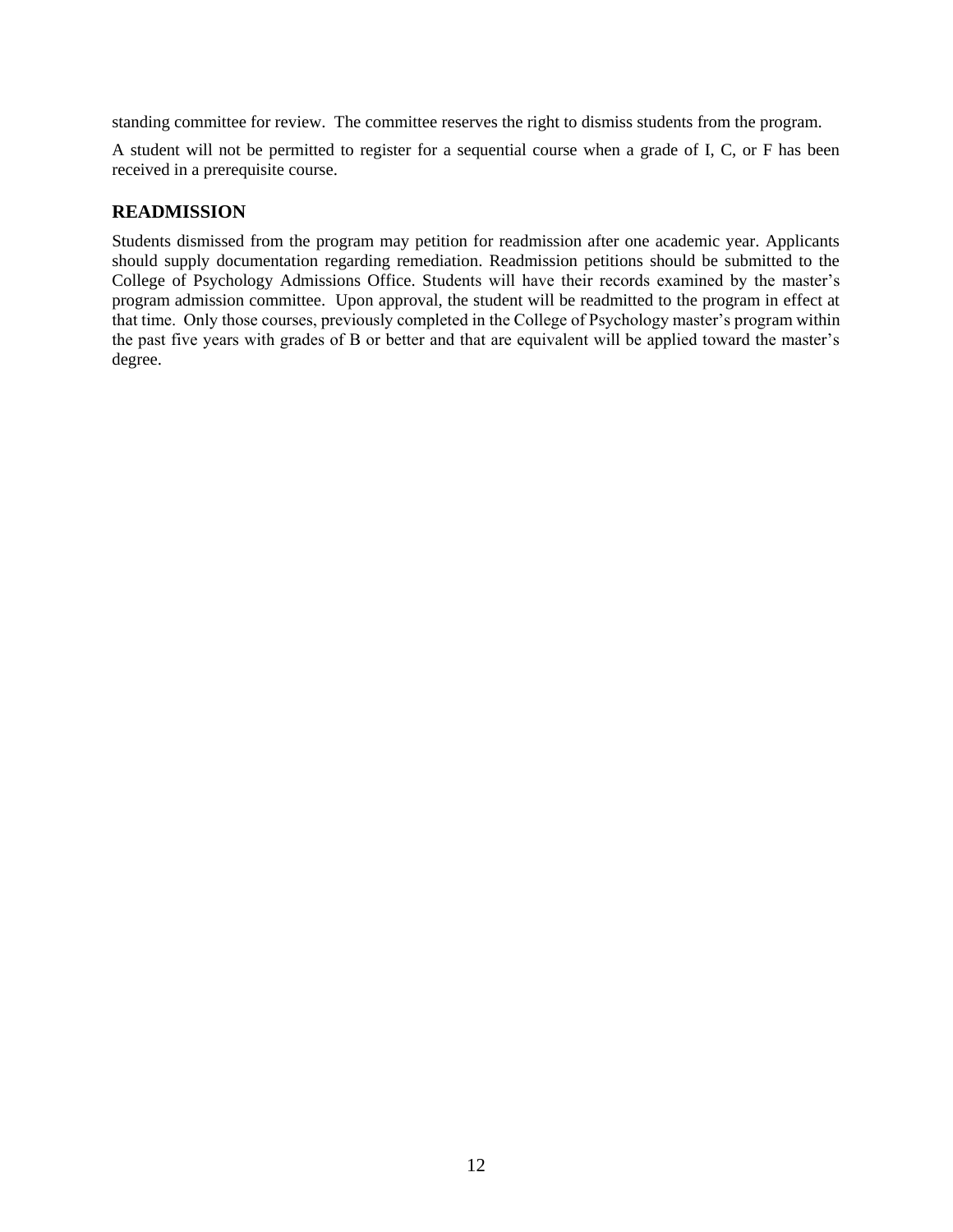# **PROTECTION OF HUMAN SUBJECTS IN RESEARCH/ PROCEDURES FOR BOTH FUNDED AND UNFUNDED RESEARCH**

The procedures described herein apply to both funded and unfunded research performed by students and faculty. The College adheres to published professional and governmental guidelines and regulations for protecting human participants in research. **Any research conducted by NSU faculty, staff, or students, which involves human participants, whether funded or unfunded, must be submitted to the College of Psychology IRB Representative to determine the necessity of review by the Institutional Review Board (IRB). All NSU faculty, staff, and students involved in research studies must complete an online course related to the protection of human participants (CITI course).** To obtain more information, visit the NSU IRB website at [www.nova.edu/irb/training.html](http://www.nova.edu/irb/training.html) . All IRB policies and procedures can be accessed at the IRB website:<http://www.nova.edu/irb/manual/policies.html>.

All research studies involving human participants are reviewed in one of three ways; College Level Review (previously labeled Exempt Research), Expedited Review, or Full Review. Every research protocol process begins with the principal investigator completing the New Protocol Submission *xForm* in IRBManager. IRBManager is the electronic submission system used by the NSU IRB for submitting research protocols for review by the IRB Office. The principal investigator will be responsible for completing the New Protocol Submission *xForm* in IRBManager and ensuring that all consent forms and research instruments to be used in the study are uploaded into the *xForm* in the appropriate locations. Once completed, the principal investigator will submit their protocol in IRBManager for review by the college representative from the College of Psychology. The college representative may choose to reassign a submission to his/her alternate college representative for review. Contact the program office for further information regarding the College of Psychology college representative and his/her alternate college representative.

The college representative/alternate, **not the principal investigator**, is charged with reviewing the submission, to determine the appropriate level of review for the study, as well as assuring that all necessary documents are included. Examples of studies falling into the different categories of reviews may be found on the IRB website here: [www.nova.edu/irb/review.html](http://www.nova.edu/irb/review.html) . The college representative/alternate will work with the principal investigator to prepare the required IRB documents in accordance with NSU policies and procedures. Once the submission is complete, the college representative/alternate will review the research protocol to determine if the research warrants review by the IRB Office. Research that is determined to not have potential risk to participants and meets specific guidelines, will be exempted from review by the IRB Office, following review by the college representative or alternate.

If the IRB college representative/alternate determines that the proposed research poses potential risk to participants, the submission will automatically be electronically submitted in IRBManager for further review by the IRB Office. Upon receipt of the IRBManager submission, the IRB Office will pre-review the research protocol before forwarding to the IRB Chair or their designee(s). The IRB Chair or their designee(s,) in conjunction with the IRB Office, will determine if the research can be reviewed through expedited review or if the research needs to be reviewed by the full IRB Board during their monthly meeting. After review, the IRB Office will notify the principal investigator, via the IRBManager electronic submission system, of any changes that must be made, in addition to any other decisions regarding approval or disapproval of a research submission.

Remember that all research, including that done with clinic clients, students, or volunteers, must be submitted to the College of Psychology IRB Representative and receive approval or exemption **prior to beginning the research.** Policies and procedures can be accessed at the IRB Web site at <http://www.nova.edu/irb/index.html>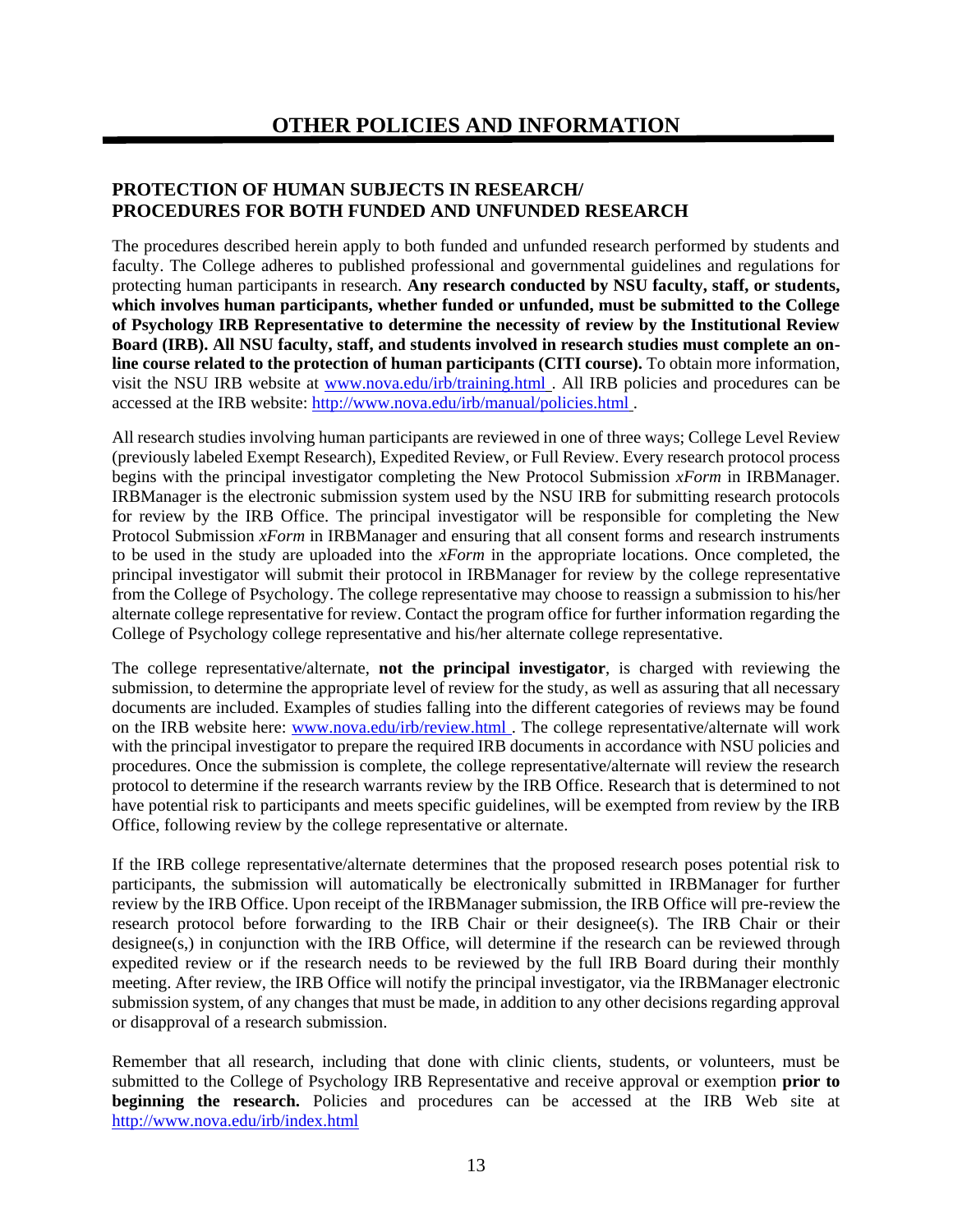# **COURSE ATTENDANCE AND ENGAGEMENT**

Students are expected to engage with the course on the first day of class. Students not attending the course by the  $14<sup>th</sup>$  day of class will be marked as non-attending, and may be withdrawn from coursework in accordance with University Registrar and Roster Reconciliation policies.

# **COLLEGE OF PSYCHOLOGY STUDENT AID PROGRAMS**

**College Scholarships:** The College of Psychology maintains a limited amount of scholarship funds. Information on various scholarships, including College of Psychology, is available at: https://www.nova.edu/financialaid/scholarships/index.html

# **COLLEGE OF PSYCHOLOGY STUDENT EMPLOYMENT**

Student employment opportunities are available within the College of Psychology or its affiliates. These positions are generally awarded on a competitive basis and usually require a 10 to 20 hour time commitment per week.

**Assistantships:** Graduate Assistantships are available for College of Psychology students through the college. Contact the coordinator of employee services in NSU Human Resources for information regarding the availability of graduate assistantships.

# **STATE DISCLOSURES**

All educational formats offered by the college meet the same stringent accreditation requirements as on campus programs. The following states have provided these disclosures

#### **Iowa Disclosure**

Note: In accordance with *Iowa code* §261B.9, students in the College of Psychology graduate programs will receive the following attached disclosure statement accompanied by copy of the program's policy and procedures handbook at the beginning of the program before any tuition and fees are received.

Note to Iowa Students: The following information is being provided in accordance with *Iowa code* §261B.9.

- 1. Title of courses in the Master's Program in Forensic Psychology: Please see the college's current program policy and procedures handbook for list of course titles.
- 2. Description of courses in the Master's Program in Forensic Psychology: Please see the college's current program policy and procedures handbook for a listing of course descriptions.
- 3. Tuition and Fees for the Master's Program in Forensic Psychology: Please see the college's current program policy and procedures handbook for all tuition and fees.
- 4. Refund Policy for the Master's Program in Forensic Psychology: Please see the college's current program policy and procedures handbook for refund policy.
- 5. Applicability: The courses offered in this Master's Program in Forensic Psychology leads to a Master of Science degree. Please see the college's current program policy and procedures handbook for graduation requirements.

#### **Washington Disclosure**

Nova Southeastern University is authorized by the Washington State Achievement Council and meets the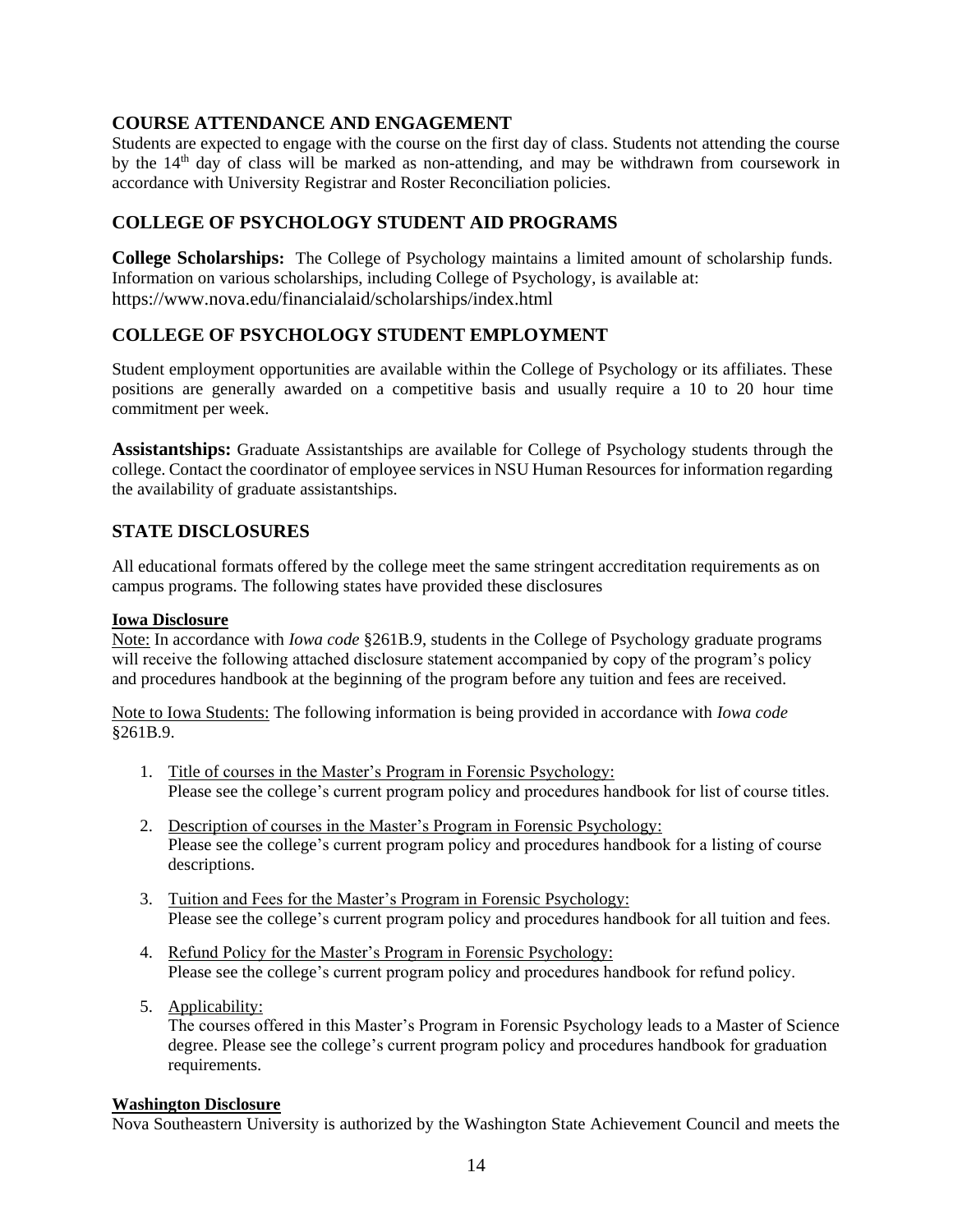requirements and minimum educational standards established for degree-granting institutions under the Degree-Granting Institutions Act. This authorization is subject to periodic review and authorizes Nova Southeastern University to offer field placement components for specific degree programs. The Council may be contacted for a list of currently authorized programs. Authorization by the Council does not carry with it an endorsement by the Council of the institution or its programs. Any person desiring information about the requirements of the act or the applicability of those requirements to the institutions may contact the Council at P.O. Box 43430, Olympia, WA 98504-3430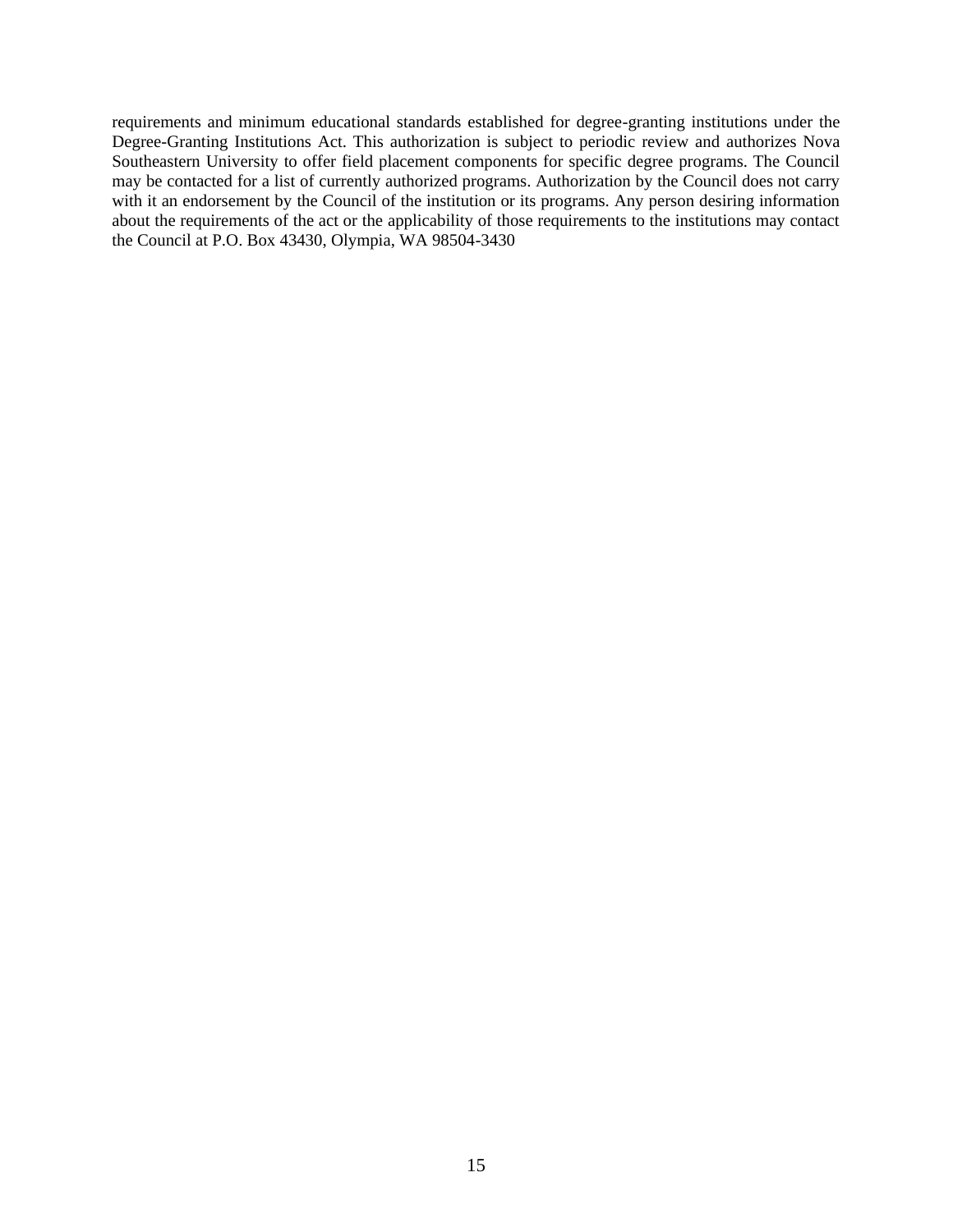The College of Psychology began the Master's of Science degree in Forensic Psychology in August 2012. This program does not duplicate training for doctoral level psychologists who work with the legal and criminal justice system as expert witnesses, child custody evaluators, or interpreters of psychological findings. Students who complete the M.S. program will be able to seek advanced training in such programs as NSU's criminal justice doctoral program or, with psychology prerequisites, a doctoral degree program in clinical psychology. The majority of the program's graduates, however, will begin or continue their careers in the areas where psychology and the criminal justice system intersect, including law, national security, law enforcement, corrections, child protection, the military and related areas. So far state psychology licensing boards do not permit a master's level psychologist to call themselves a psychologist but this training will permit other mental health or legal professionals to have more knowledge working in the field.

The 36-credit hour, online format and non-clinical curriculum make the program a good option for working professionals needing to integrate graduate study with job responsibilities. The program also targets those living in rural or frontier areas in and outside the United States, those with limited or no access to this graduate level educational program, and individuals working non-traditional shift schedules, such as those in law enforcement, corrections, national security, and the military.

Individuals with a master's degree in forensic psychology can work in fields that utilize the application of psychology to the law and legal system, such as the court systems, correctional facilities, child advocacy centers, forensic assessment and treatment facilities, and law firms. The strong growth of the criminal justice related careers over the past decade has opened up new professional opportunities in the field. Some master's level graduates, for instance, are involved with client care and conduct background investigations of use in custody cases. They may also work as consultants due to their knowledge of psychology and background in assessing behavioral situations. The *2010 Occupational Outlook Handbook* projects many areas in law enforcement and corrections to grow faster than average with advancement supported by graduate training in psychology or related fields (e.g. corrections specialists, federal law enforcement). The average salary for a master's level professional is approximately \$50,000 per year, depending on the specific sub-field.

\* Note: Graduate students who earn this degree will not have met the educational requirements for certification or licensure in the state of Florida and should not expect to provide psychological services as an independent practitioner. Rather, this degree demonstrates master's-level achievement and enhances employment opportunities in the forensic arena especially for those with other master's degree licenses in the health care field such as social work, counseling education, counseling psychology, marriage and family psychology, and psychiatric nursing. Lawyers who wish to build their practice can use the program to add psychology to their careers while first responders and those in national security professions may do the same.

# **CURRICULUM AND DEGREE COMPLETION REQUIREMENTS**

The Master of Science in Forensic Psychology program requires a total of 36 semester hours of graduate course work. The program consists of a core of 24 credits and students are required to complete one of two possible 9-credit specialization tracks, and a 3-credit capstone course. Students can choose to complete either a field experience or advanced research for their capstone course, although if students are looking to continue their studies it is recommended they choose the advanced research option.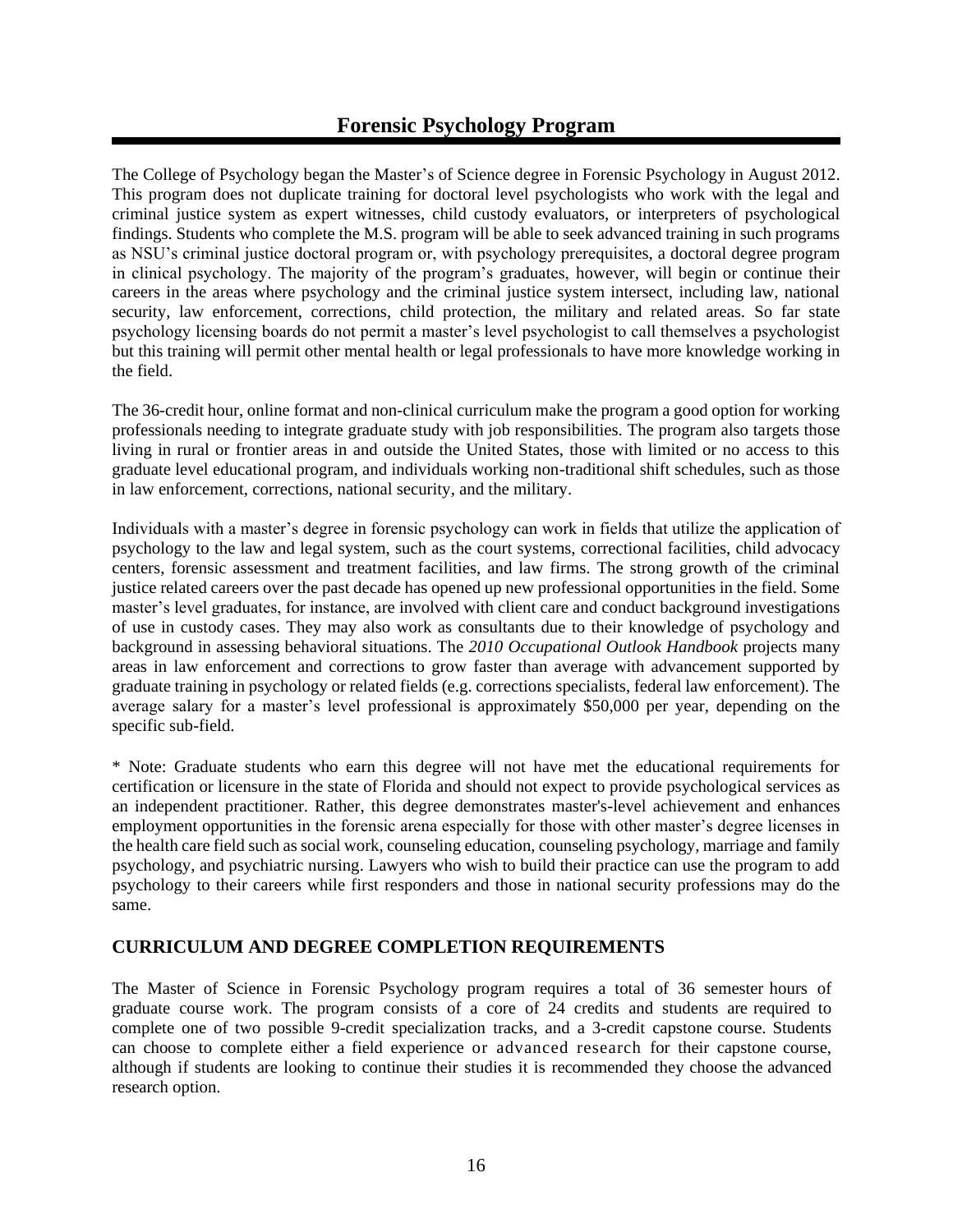# **Master's Forensic Psychology Program Curriculum**

#### **Core Foundational Courses (24 credits)**

- PSY 0900 Introduction to Forensic Psychology
- PSY 0901 Psychopathology, Personality Disorders, and Behavioral Interventions in Forensic Settings
- PSY 0902 Methods and Tools of Psychological & Violence Risk Assessment
- PSY 0903 Evaluation, Methodology & Psychological Research
- PSY 0904 Ethical Concerns & Multicultural Issues in Forensic Psychology
- PSY 0906 Best Practices & Policies for the Mentally Ill in the Criminal Justice System
- PSY 0907 Gender Violence: Domestic Violence, Sexual Assault & Child Abuse
- PSY 0922 Communication Skills, Tools, & Expert Witness Testimony

#### **Specialization Track 1: Forensic Psychology in the Legal System (choose 3 courses – 9 credits)**

- PSY 0908 Psychological Issues in Dependency & Family Court
- PSY 0909 Therapeutic Jurisprudence & Problem Solving Courts
- PSY 0910 Assessment of Psychological Injury for Legal Cases
- PSY 0911 Psychological Issues in Juvenile Justice Assessment & Intervention Programs
- PSY 0912 Psychological Evaluation of Competencies, Syndromes & Sanity Issues
- PSY 0913/CJI 6230 Behavioral Criminology

## **Specialization Track 2: Forensic Psychology for Mental Health Workers, First Responders, and Disaster Teams (choose 3 courses- 9 credits)**

- PSY 0915 Suicide Prevention & Crisis Intervention Skills
- PSY 0916 Trauma Informed Assessment & Intervention
- PSY 0917 Child Maltreatment & Trauma Assessment & Intervention
- PSY 0918 Intervening in School & Workplace Violence
- PSY 0919 Substance Abuse, Mental Illness & Trauma
- PSY 0920/CJI 6220 Police Psychology

#### **Capstone Project (applicable to both tracks - choose 1 in either area – 3 credits)**

- PSY 0930 Advanced Research
- PSY 0931 Field Experience

Students matriculate after successfully completing four courses. A student must complete all course work required for the degree with a minimum grade point average of a 3.0 (B) and successfully complete the Capstone Project (an advanced research or field experience). Students will have their projects approved by applying to the Program Director. A student will have five (5) years to complete the program unless written approval for more time has been requested and granted by the Program Director.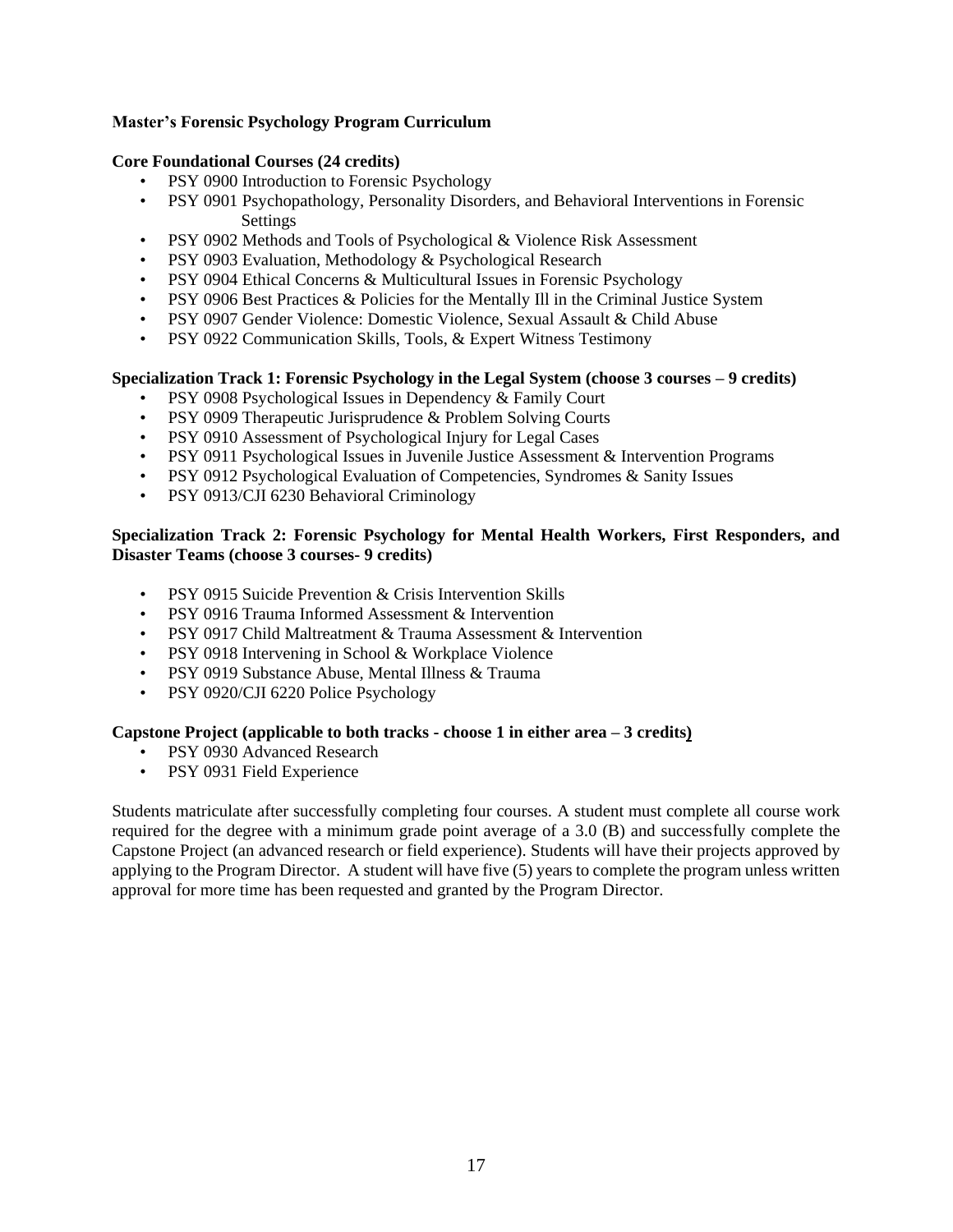# **MATRICULATION REQUIREMENTS (DEGREE CANDIDACY)**

Students are admitted into graduate study at the master's level and are reviewed for degree candidacy (matriculation) after completion of the first four courses (12 credits).

During the formal review for matriculation, the students' academic, behavioral, interpersonal, and professional performance in the four designated courses listed above will be examined. Students need a grade point average of 3.0 or above in the four designated courses to be matriculated. **Students who receive two grades below a B minus (B-) or a grade of F in any of the first four courses will not be matriculated and will be withdrawn from graduate study.** 

Prior to the formal matriculation review, should a student receive a second grade below B minus (B-) or a grade of F, the student will automatically be withdrawn from graduate study. Under no circumstances will students who achieve a grade point average of 2.5 or below in the first four courses be permitted to take graduate level courses in the MS Forensic Psychology program.

Students with a grade point average greater than 2.5 but less than 3.0 for the first four courses may petition to be maintained in a non-matriculated status. No more than four additional courses may be taken without achieving an overall grade point average of 3.0.

# **ACADEMIC STANDING (FOLLOWING MATRICULATION)**

The grading policy for the MS Forensic Psychology program requires students to maintain a minimum cumulative grade point average of 3.0. In addition, other minimum requirements are in existence. Failure to meet these requirements will result either in academic probation or dismissal as detailed below.

# **Probation**

Academic probation will occur automatically when any of the following conditions exist:

- 1. The cumulative grade point average falls below 3.0
- 2. A grade of "F" is received.
- 3. Three concurrent incompletes (I) appear on the transcript.

The student, the director of the program, and the Office of Student Financial Services will be notified in writing of the student's probationary status. A student is allowed one year (excluding leaves of absence) to remove probationary status.

Academic probation may affect the student's financial aid status.

#### **Dismissal**

Automatic dismissal from any graduate program in the College of Psychology will occur when any of the following conditions exist:

- 1. Academic probation extends beyond one year.
- 2. More than 2 grades below B minus (B-) are received.
- 3. Two grades of F are received.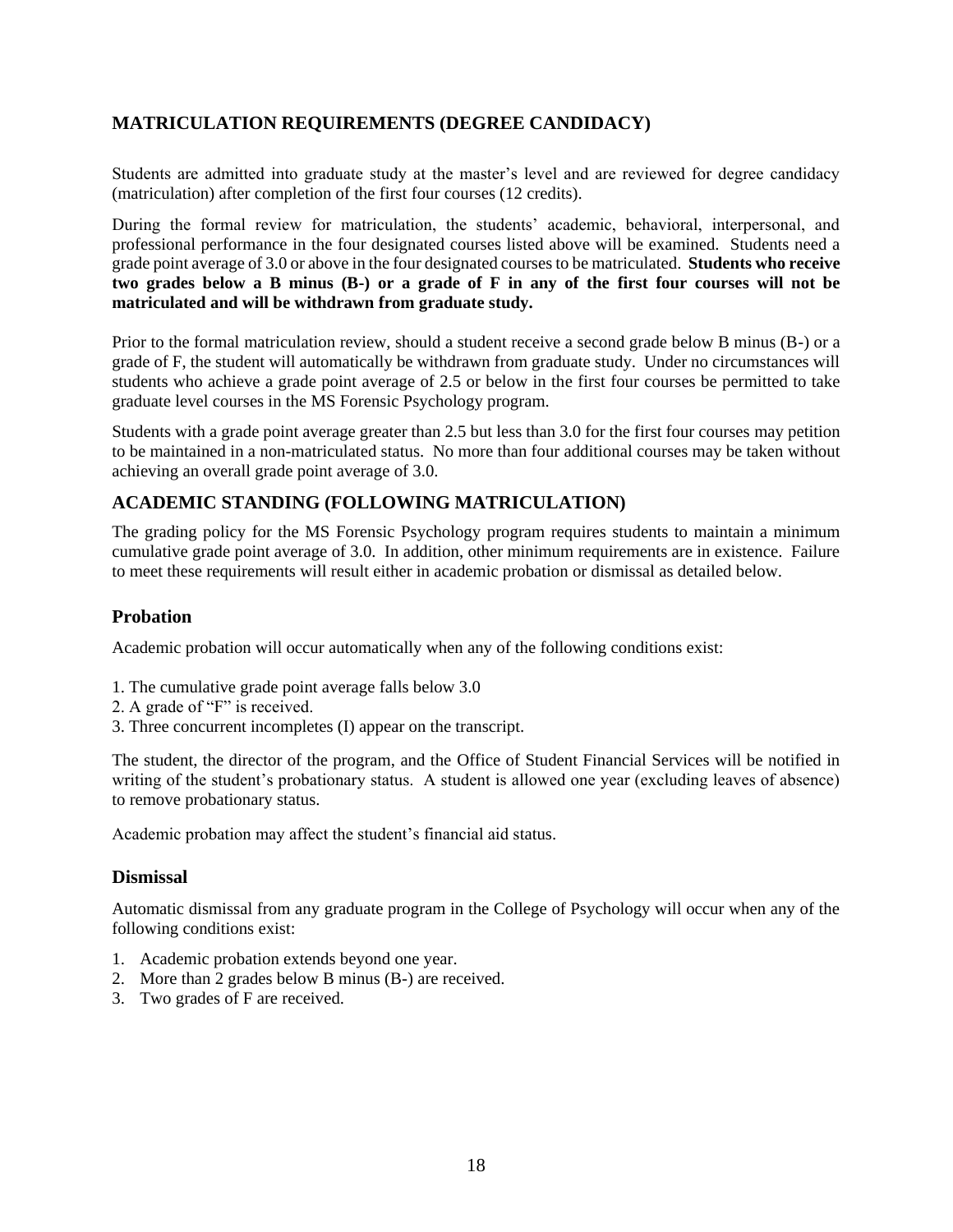# **Master's in Forensic Psychology Program (Online)**

| <b>Fall 2019</b>               |
|--------------------------------|
| August $19$ – December 8, 2019 |
| Winter 2020                    |
| January 6 – May 3, 2020        |
| <b>Summer 2020</b>             |
| May $4 -$ August 9, 2020       |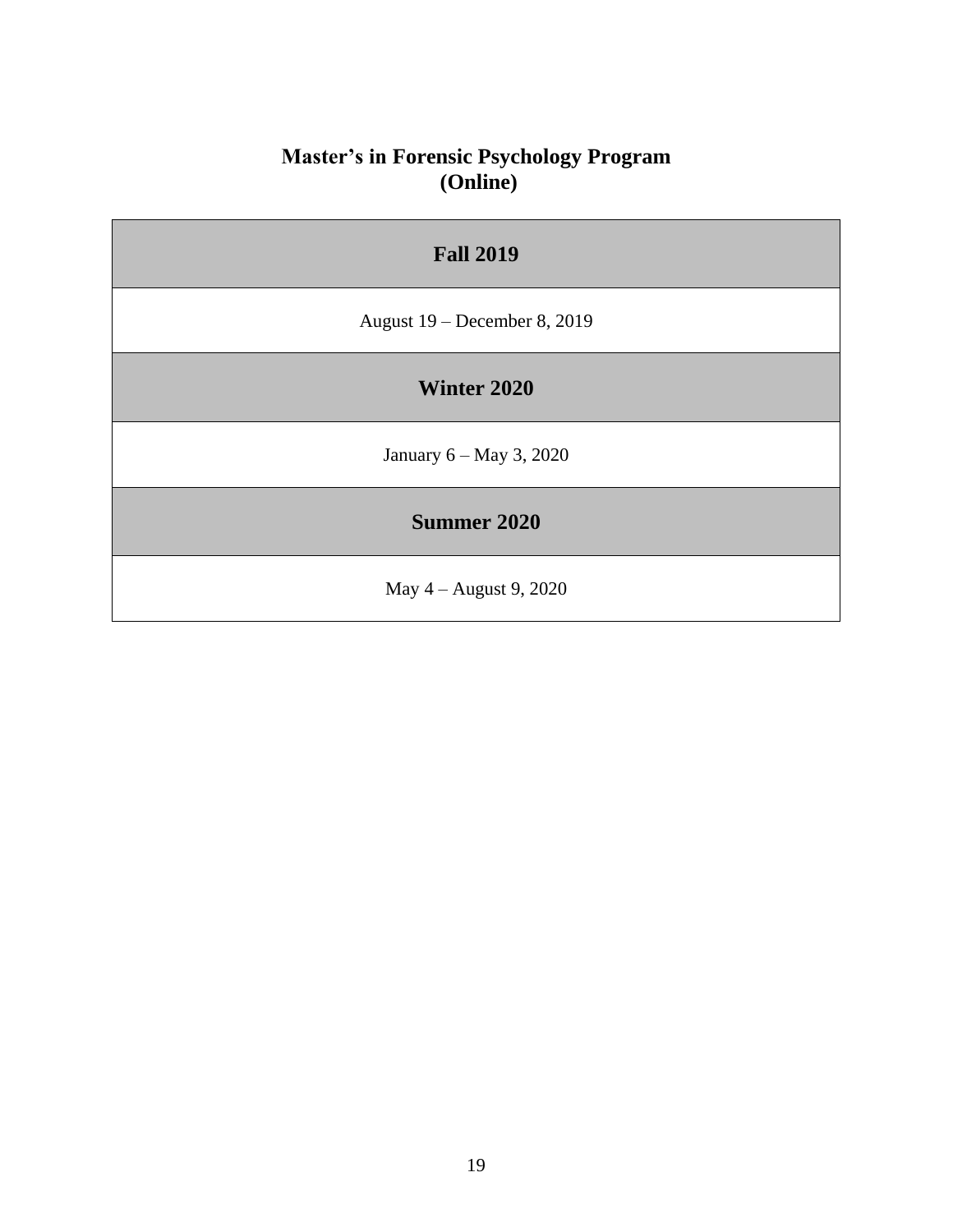# **Master's in Forensic Psychology Program Course Descriptions Index**

## **Core Foundational Courses (24 credits)**

#### **PSY 0900 Introduction to Forensic Psychological Science**

This is a survey course designed to provide students with an understanding of psychology's use in assisting the law with clinical forensic cases. Focus will involve both practical and research applications in clinical and social-cognitive psychology. Additional topics will include admissibility of psychologists to provide expert testimony in the courts; assessment of various mental states to meet legal requirements for competency, insanity, abuse syndromes, and various other psychological harm; working in the criminal justice system; and child custody and dependency issues. The legal system itself will be reviewed with a major focus on the unique aspects of the law as it applies to detained and incarcerated persons. History of the law, the U.S. Supreme Court cases that determined today's mandates, parity between physical and mental health for incarcerated persons, and recent developments will be examined. Students will be expected to review and to understand the laws and research tools used to conduct legal and psychological investigation including library databases. The social-cognitive bases of trial consultation, jury selection, and the limits of eyewitness type of testimony will also be explored.

## **PSY 0901 Psychopathology, Personality Disorders, and BehavioralInterventionsin Forensic Settings**

This course is designed to provide an understanding of the various psychological disorders and their impact on behavior. Legal issues raised in both criminal and civil cases that involve mental illness will be discussed. Psychological interventions that have been determined to have empirical evidence in helping to reduce the symptoms of the various illnesses will be covered, including how to adapt them to various legal settings. In particular, group therapy and cognitive-behavioral interventions commonly used in corrections settings will be discussed. Laws dealing with medication as well as laws associated with the management of violence will similarly be covered. Students will be expected to learn about the tools used by psychologists to conduct legal and psychological research.

#### **PSY 0902 Methods and Tools of Psychological and Violence Risk Assessment**

This course is designed to review various psychological assessment tools and techniques used by psychologists in the forensic setting. Focus will include standardization properties and interpretation of the results. Tests covered will include standardized cognitive assessments including the Wechsler scales, neuropsychological tests, objective and projective personality tests, and other measures specific to forensic settings. Students will not be trained to administer psychological tests, but rather understand the results and when to choose them for particular assessments.

#### **PSY 0903 Evaluation, Methodology, and Psychological Research**

This course will cover the fundamentals of research methodologies commonly associated with psychological studies, with specific emphasis on observational, correlational, experimental, and quasi-experimental research designs. Students will gain an understanding of the strengths and limitations methodological approaches. Students will learn the process of identifying research problems and formulating testable hypotheses. This course will also provide students with an understanding of operationalizing variables as well as data collection and analysis strategies. Students will also learn about relevant ethical issues present in psychological research. Program evaluation will also be reviewed with an emphasis on the use of practical techniques.

#### **PSY 0904 Ethical Concerns and Multicultural Issues in Forensic Psychology**

This course will review the ethics of forensic psychology, including the Ethical Principles of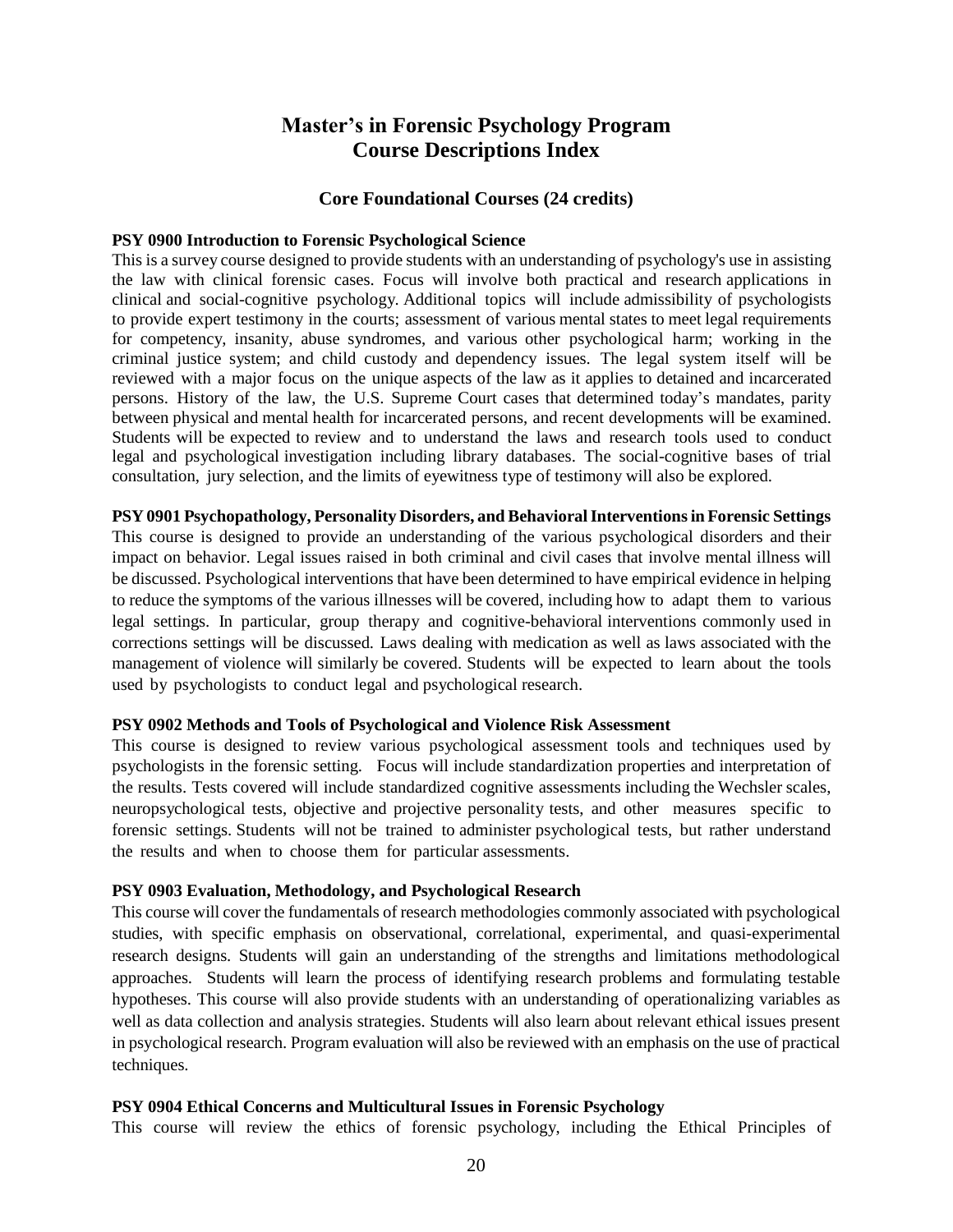Psychologists and Code of Conduct and the Specialty Guidelines for Forensic Psychologists of the American Psychological Association (APA), as well as the American Bar Association (ABA) Ethics. Additionally, the APA Guidelines for Multicultural Psychology will be discussed, as well as their relevance in forensic psychology. Areas of conflict between the rules of legal procedure and the psychologist's administrative code will be highlighted. Ethical issues pertaining to supervision and consultation within forensic settings will also be an integral part of the course, as many psychologists engage in supervision of non-doctoral level associates. Consultation skills will be highlighted, as they are critical for the harmonious integration of laws and psychology. Finally, the ethical and legal aspects of detaining and confining people in the corrections system will be explored, with an emphasis on the responsibilities of those who work in the system.

**PSY 0906 Best Practices and Policies for the Mentally Ill in the Criminal Justice System** Studies suggest that communities can develop a best practices model to keep the mentally ill out of jail or prison, while still maintaining public safety. This course covers the approach to training law enforcement in crisis intervention skills in order to avoid making an arrest when possible. If not possible, deferral into a mental health or drug court for treatment rather than incarceration should follow the arrest. Subsequently, the availability of treatment programs in the jail or prison is important for those who need to be detained. Finally, this course will discuss practices and policies and how to implement them for seamless reentry into the community.

#### **PSY 0907 Gender Violence: Domestic Violence, Sexual Assault and Child Abuse**

This course reviews the victims and the perpetrators of crimes of gender, specifically those of domestic violence, sexual assault, and child abuse. The focus of this course will address the growing literature related to the psychological damage caused by these traumatic events, including the role of mental illness and how it impacts issues in criminal, civil, family and juvenile law.

#### **PSY 0922 Communication Skills, Tools and Expert Witness Testimony**

Communication of psychological evaluation results is a critical part of psychological evaluations. Most communication is done with the referral source (attorney, client, judge, case manager) through oral or written reports. If sworn expert testimony is required, usually by deposition or at trial, the attorney will form the questions usuallywith the psychologist's assistance. Understanding the different parts of a report and preparing for expert witness testimony will also be covered including voir dire, direct, and crossexamination.

#### **Specialization Track 1, Forensic Psychology in the Legal System**

(**9 credits –3 courses from below**)

#### **PSY 0908 Psychological Issues in Dependency and Family Law Cases**

This course will focus on the intersection of psychological issues and legal issues that arise during child custody cases especially where domestic violence is alleged. This course will review a variety of evaluative processes and reports and how courts utilize this information. Guidelines will be reviewed and critiqued from both practical and conceptual viewpoints. This course will also critique the court's ability to protect those who come before it and study what can be done to make the system more effective.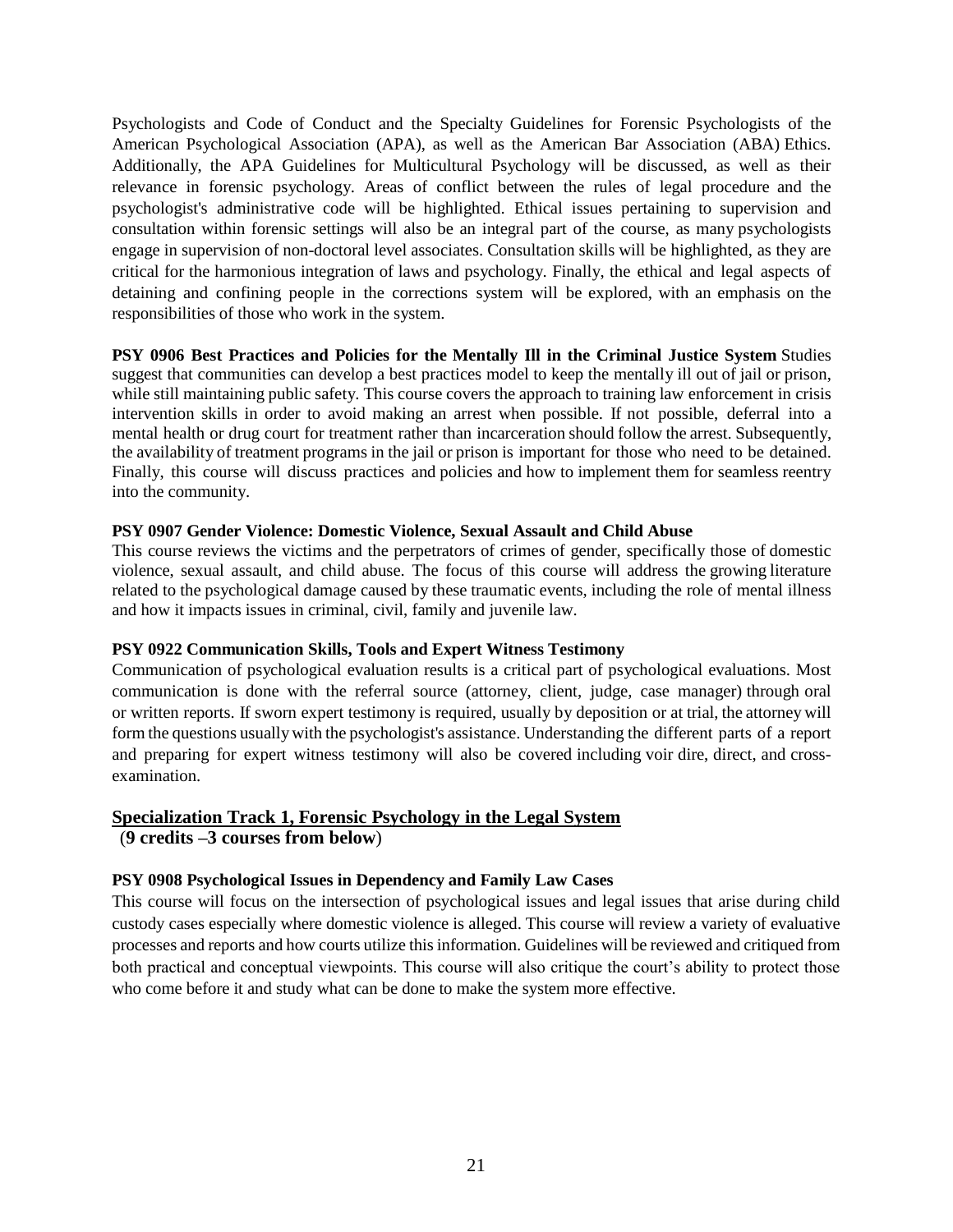#### **PSY 0909 Therapeutic Jurisprudence and Problem-Solving Courts**

Due to the criminalization of the mentally ill, jails and prisons have transformed into de facto hospitals for countless inmates with serious mental illness and substance abuse problems. Innovative diversion strategies have emerged to reduce the disparities in the jails and prisons and assist with access to community-based mental health and substance abuse care. Students will learn the philosophies in criminal and juvenile justice relating to the emerging practices of integrated and collaborative models of problemsolving therapeutic approaches. Focus will integrate theory and practical applications from a recovery and problem-solving perspective. Various legal philosophies such as therapeutic jurisprudence and restorative justice will be reviewed. The course will survey important U.S. and International policy reports, introduce students to leaders and pioneers in the field, review the consumer movement, and discuss and identify how to translate and to apply these philosophies and values into key areas from policy development to implementation.

#### **PSY 0910 Assessment of Psychological Injury for Legal Cases**

This course will provide students with an overview of the civil court system and the various forms of psychological injury claims that arise during legal proceedings. Issues faced by workers within the legal system will be covered with a specific focus on liability, standards of proof, ethical grievances, privilege, confidentiality, negligence, and malpractice. Additional topics will include the difference between judicial opinion and expert knowledge, the proper use of legal terminology, and the evidentiary standards that govern the admissibility of scientific evidence and expert witness testimony.

**PSY 0911 Psychological Issues in Juvenile Justice Assessment and Intervention Programs** Juvenile Court referrals for children and youth may be sent to dependency and juvenile courts where the goal is rehabilitation necessitating psychological evaluation. This may include assessment of cognitive, affective, physiological and behavioral development including impact from social issues such as poverty, culture, trauma, language and immigration status. New information about brain development has changed the law governing execution and life without parole for juveniles who commit violent crimes given the recent U.S. Supreme Court rulings. Drugs, gangs, domestic violence, child abuse necessitating anger management, substance abuse, sexual health and pregnancy issues will be studied. We will also cover reaching out to parents of juvenile justice involved children. Psychological interventions for youth involved with the legal system such as medication, psychotherapy, competency restoration, and cognitive retraining also will be reviewed.

#### **PSY 0912 Psychological Evaluation of Competencies, Syndromes, and Sanity Issues**:

Forensic psychologists have been assisting attorneys and the courts in assessing criminal defendants for competency and sanity since the early 1900s. By the 1980s psychologists received parity with psychiatrists in the U.S. courts. Case law and legislation have informed forensic psychologists as to what the courts need in order to meet the legal tests for whether or not a defendant is mentally capable or competent to waive Miranda rights, proceed to trial, assist the attorney in preparing for a defense, voluntarily accept a plea bargain, know and understand the consequences of trial outcomes, etc. Additionally, mens rea or the state of mind at the time of trial is also assessed by a forensic psychological evaluation in order to determine if the defendant meets the insanity laws or downward departure of sentencing guidelines. Newer syndromes like Battered Woman Syndrome or Rape Trauma Syndrome are also assessed by psychologists and will be covered in this course.

# **PSY 0913/CJI 6230: Behavioral Criminology**

The purpose of this course is to familiarize the student with various techniques for analyzing and understanding criminal behavior through crime and crime scene analysis. These techniques include an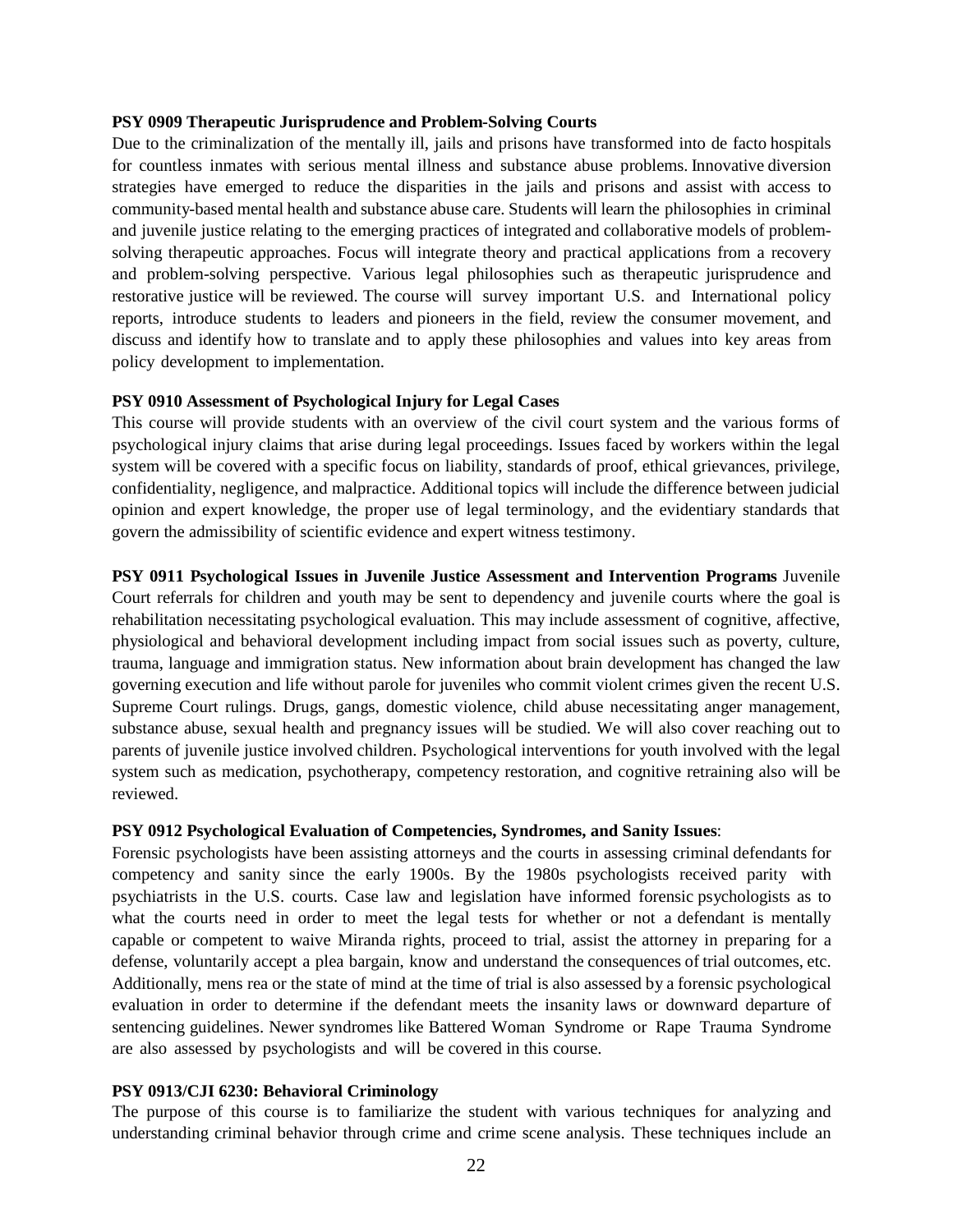introduction to the fundamentals of criminal investigative analysis and profiling. Critical thinking skills will be emphasized in crime and crime scene analysis in order to draw logical inferences regarding any underlying psychopathology, motive, criminal history or other dynamics unique to that particular offender.

# **Specialization Track 2, Forensic Psychology for Mental Health Workers, First Responders and Disaster Teams**

#### **(9 credits –3 courses from below)**

#### **PSY 0915 Suicide Prevention and Crisis Intervention Skills**

Suicide is one of the most dangerous actions in which depressed people engage that may, in fact, be preventable. This is true for those with suicidal ideation at all ages. This course will help the student learn how to identify the potential for suicide and how to respond and refer. Since suicide is often precipitated by situational crises, early intervention techniques, particularly the identification of suicide potential, is crucial. Suicide ideation is frequently seen in criminal defendants, especially those who make suicide attempts when first admitted to jail or prison. Suicide-by-cop and highly publicized intentional and random multiple shooting events will be studied to better understand the shooter's motivations and early identification. Effective suicide prevention and crisis intervention strategies will be explored.

#### **PSY 0916 Trauma Informed Assessment and Intervention**

The large numbers of people using the legal system have reported experiencing trauma in their lives. This includes those in the civil area, those in domestic violence and child abuse cases, and those in other criminal areas. Most of these people remain in the community or re-enter fairly quickly. However, it is important to assess for trauma and provide these individuals with trauma- informed services, as psychotherapy or substance abuse treatment alone are insufficient. This course will cover trauma theories and address trauma-informed assessment tools, as well as best practices in intervention techniques to assist victim/survivors.

#### **PSY 0917 Child Maltreatment and Trauma Assessment and Intervention**

Students in this course will gain familiarity with child physical abuse, emotional abuse, sexual abuse, and neglect and their impact on health and behavior. This course will also explore the pattern of familial abuse and the effect it has on a child development. Students will also learn about trauma and its impact on functioning and well-being. Issues faced by children with PTSD, and the overlapping symptoms faced by children with Attention-Deficit/Hyperactivity Disorder, Oppositional Defiant Disorder and Conduct Disorder will be reviewed.

#### **PSY 0918 Intervening in School and Workplace Violence**

The high publicity of school and workplace violence over the last decade has resulted in the development of psychological interventions to prevent and to intervene following such tragic events. Threat Assessment Teams with security and mental health experts working collaboratively can identify potential problems early on and intervene to interrupt plans to shoot and kill both intended and unintentional victims. This course will review the major high publicity cases such as Columbine H.S. in Colorado, Fort Hood massacre by a military psychiatrist, and the recent shooting of

Congresswoman Gabriella Giffords. Crisis intervention following these tragic events will also be discussed.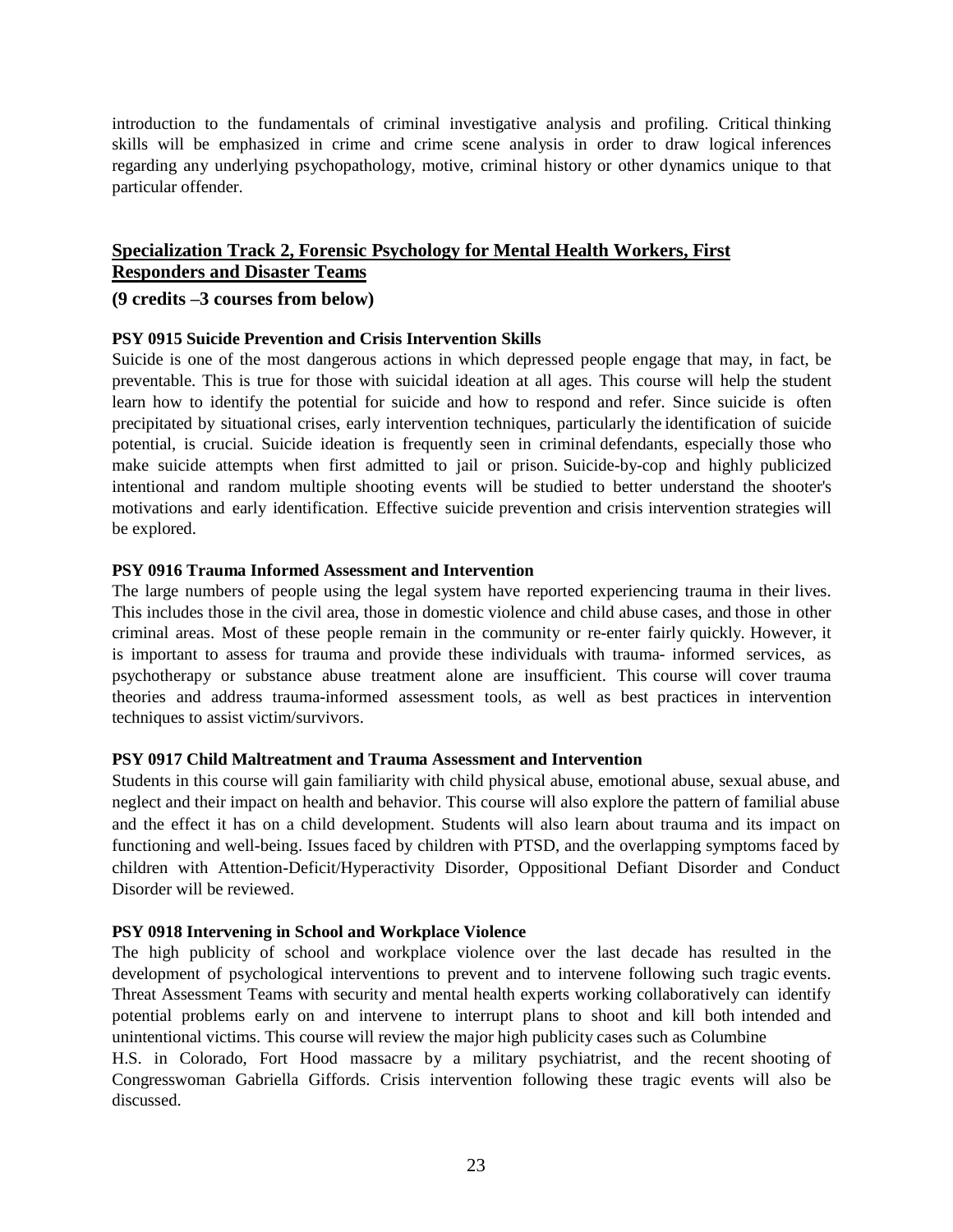#### **PSY 0919 Substance Abuse, Mental Illness and Trauma**

The increased incidence of individuals with triple diagnosis, that is, adding a trauma diagnosis to the traditionally dual diagnosis term used to describe people with substance abuse and mental illness, continues to grow as our assessment tools improve. This combination is especially prevalent in jails, prisons, and those assigned to intervention in the community by the therapeutic jurisprudence courts. This course will first review the three areas independently and subsequently integrate them in the context of treatment.

#### **PSY 0920/CJI 6220 Police Psychology**

The purpose of this course is to examine current strategies and issues in the field of police psychology. Specific topics that will be covered include: selection and fitness for duty evaluations, mental health issues in law enforcement (e.g., stress, family problems, critical incident debriefings, and domestic violence), role of psychology in crisis (hostage) negotiations, and supportive functions of the police psychologist in police operations. Tactical operations and police procedures relevant to the work of the police psychologist will similarly be covered.

# **Capstone Course (3 Credits, Students choose from one of the two courses below)**

## **PSY 0930 or PSY 0931 Capstone in Forensic Psychology**

Pre-requisite: Completion of all core courses.

**PSY 0930 Advanced Research -** Under the supervision of a faculty mentor, students will select a specific topic from the field of forensic psychology. They will prepare an outline of issues to be examined, conduct an extensive review of the existing research, and compose a paper suitable for publication or presentation. This course is strongly recommended for students who wish to pursue further education beyond the master's degree. Requirement: Final paper must receive approval from the faculty member and the director of the degree program.

**PSY 0931 Field Experience** - Students will select a field placement site and complete a minimum of 90 volunteer/unpaid hours on-site over the course of the semester. Examples include experiential work in a forensic setting, performance of administrative functions, and clinical observation. Requirement: Approval of placement by a faculty supervisor and by the director of the degree program.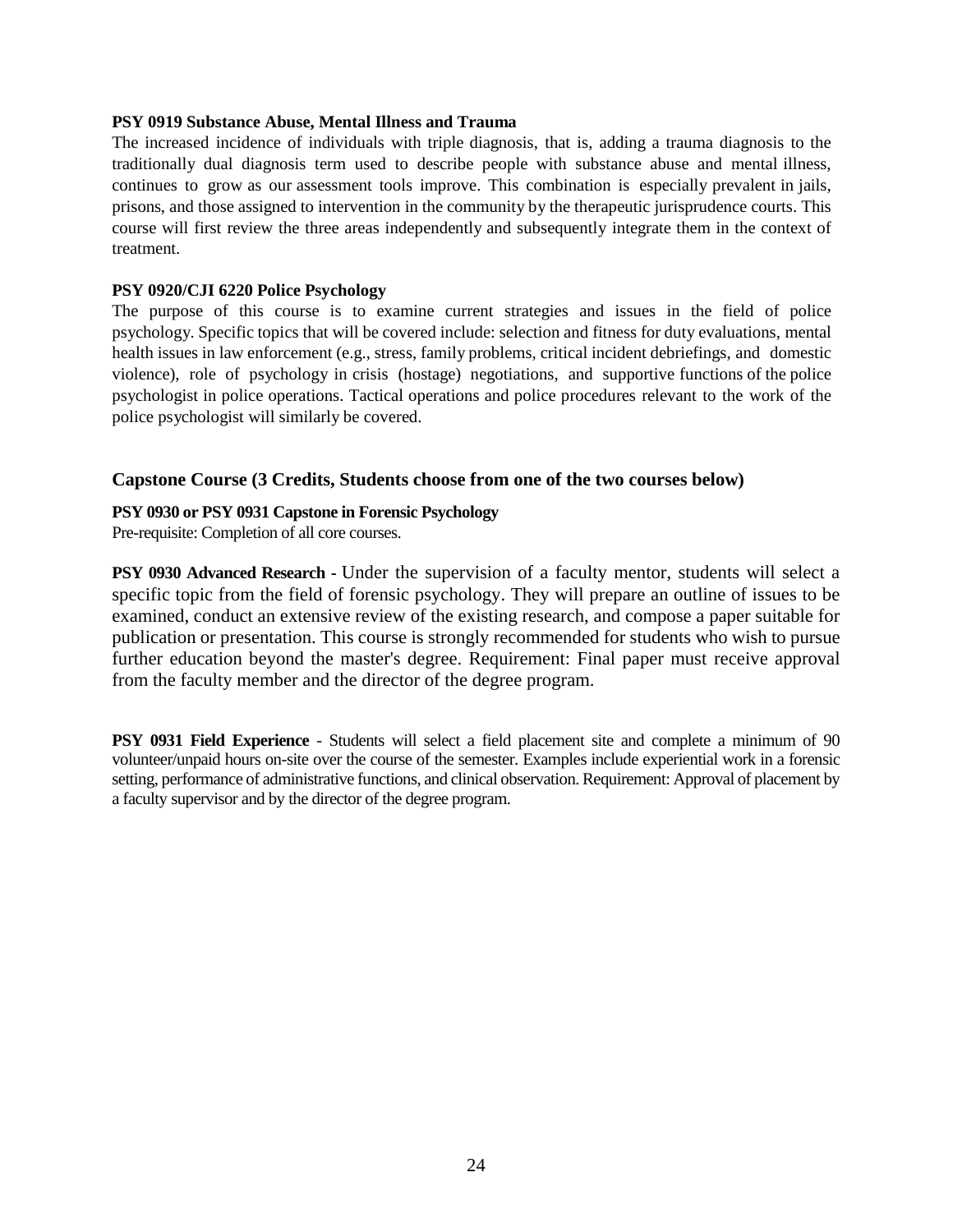# **FORENSIC PSYCHOLOGY PROGRAM ADMNISTRATION**

Karen S. Grosby, Ed.D., Dean

Glenn Scheyd, Ph.D., Department Chair

Frank DiPiano, Ph.D., Academic Coordinator

Regina Schenck, Administrative Assistant II

# **PROGRAM FACULTY**

Michele Adler-Sanchez Stephanie Akl Nina Badaan Alexis Carpinteri Douglas Flemons Kelley Gill Toby Kleinman Judge Ginger Lerner-Wren Terri Mortensen Gretchen Moy Rachel Needle James Pann Scott Poland Michele Sanchez Yukari Tomozawa Abigail Tucker Gregory Vecchi Chad Waxman Ellen Whelan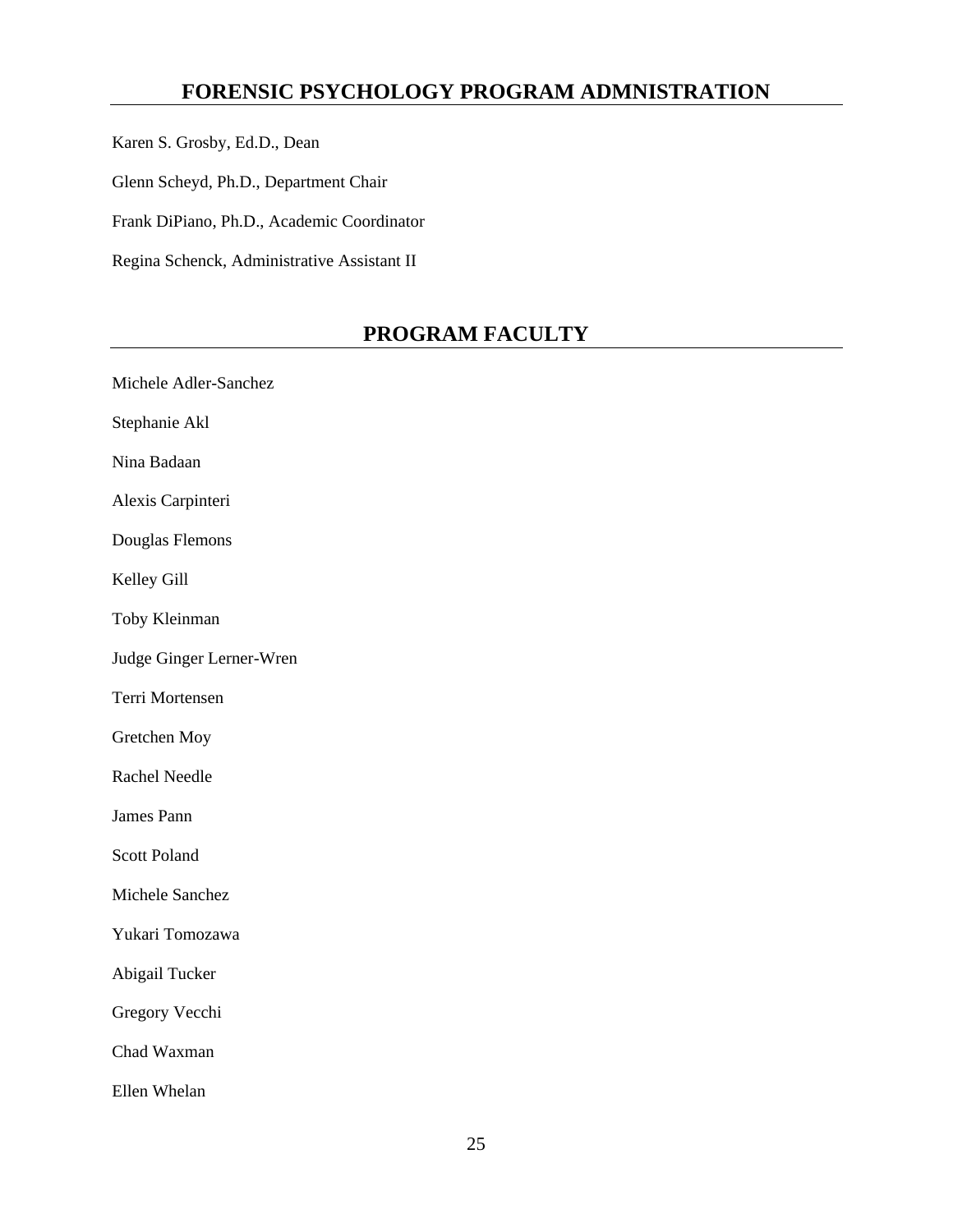# **Contact Information**

# **Program Administrators:**

Department Chair Glenn Scheyd, Ph.D. (954) 262-3760 scheydjr@nova.edu Program Director Frank De Piano, Ph.D. (954) 243-4724 depiano@nova.edu<br>Administrative Assistant II Regina A. Schenck (954) 262-5757 rschenck@nova.edu Graduate Assistant/Prog. Asst. Danielle Millen dm2326@mynsu.nova.edu Graduate Assistant/Prog. Asst. Seniz Warner sw1836@mynsu.nova.edu

# Karen Grosby, Ed.D. (954) 262-5701<br>Yvette Coello (954) 262-5712

Yvette Coello (954) 262-5712 ycoellp@nova.edu<br>Glenn Scheyd, Ph.D. (954) 262-3760 scheydjr@nova.edu  $(954)$  262-5757 rschenck@nova.edu

#### **Other Important Contacts:**

College of Psychology Student Emp. Marie Stokes (954) 262-5782 College of Psychology Student Government Association (954) 262-5909 Accounts Receivable (954) 262-5200 Library, Research and Tech. Ctr. (954) 262-4601 NSU Bookstore (954) 262-4750 bksnsubooks@bncollege.com Public Safety (Main Campus) (954) 262-8999 Enrollment and Student Services Bursar (954) 262-5200 Registrar's Office (954) 262-7200 Degree Applications (954) 262-7226/7<br>
Financial Aid (954) 262-3380 Financial Aid (954) 262-3380<br>
Grades (954) 262-7235 **International Students**<br>Transcripts Transcripts (954) 262-7225<br>
Loan Deferrals (954) 262-7251 Veterans' Affairs (954) 262-7236

(954) 262-7235<br>(954) 262-7240/1 (954) 262-7251